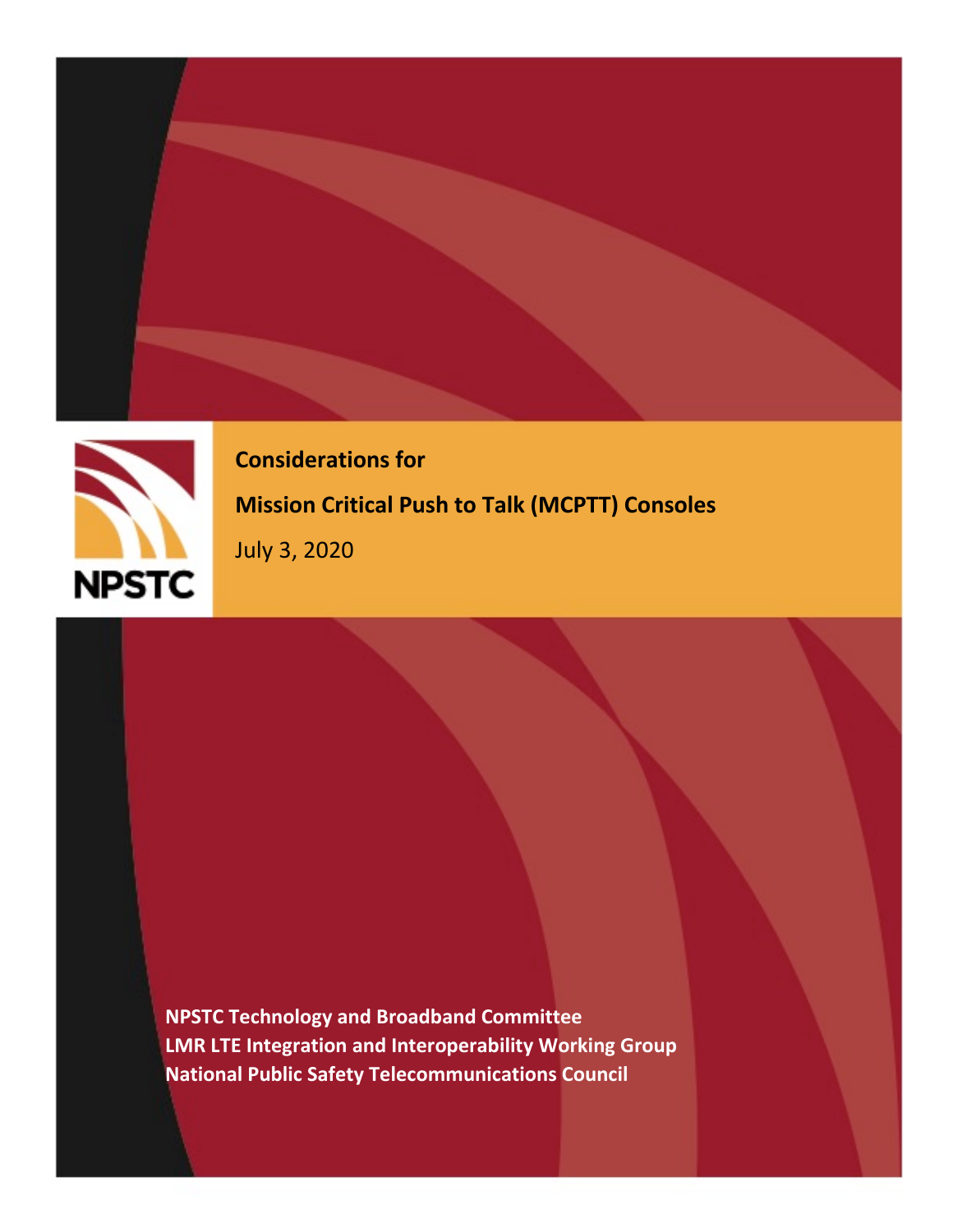# **TABLE OF CONTENTS**

|  | 8. INTEROPERABILITY CONSIDERATIONS: MCPTT AND LMR CONSOLES 19 |  |  |
|--|---------------------------------------------------------------|--|--|
|  |                                                               |  |  |
|  | APPENDIX A: MCPTT CONSOLE FUNCTIONALITY DISCUSSION LIST  23   |  |  |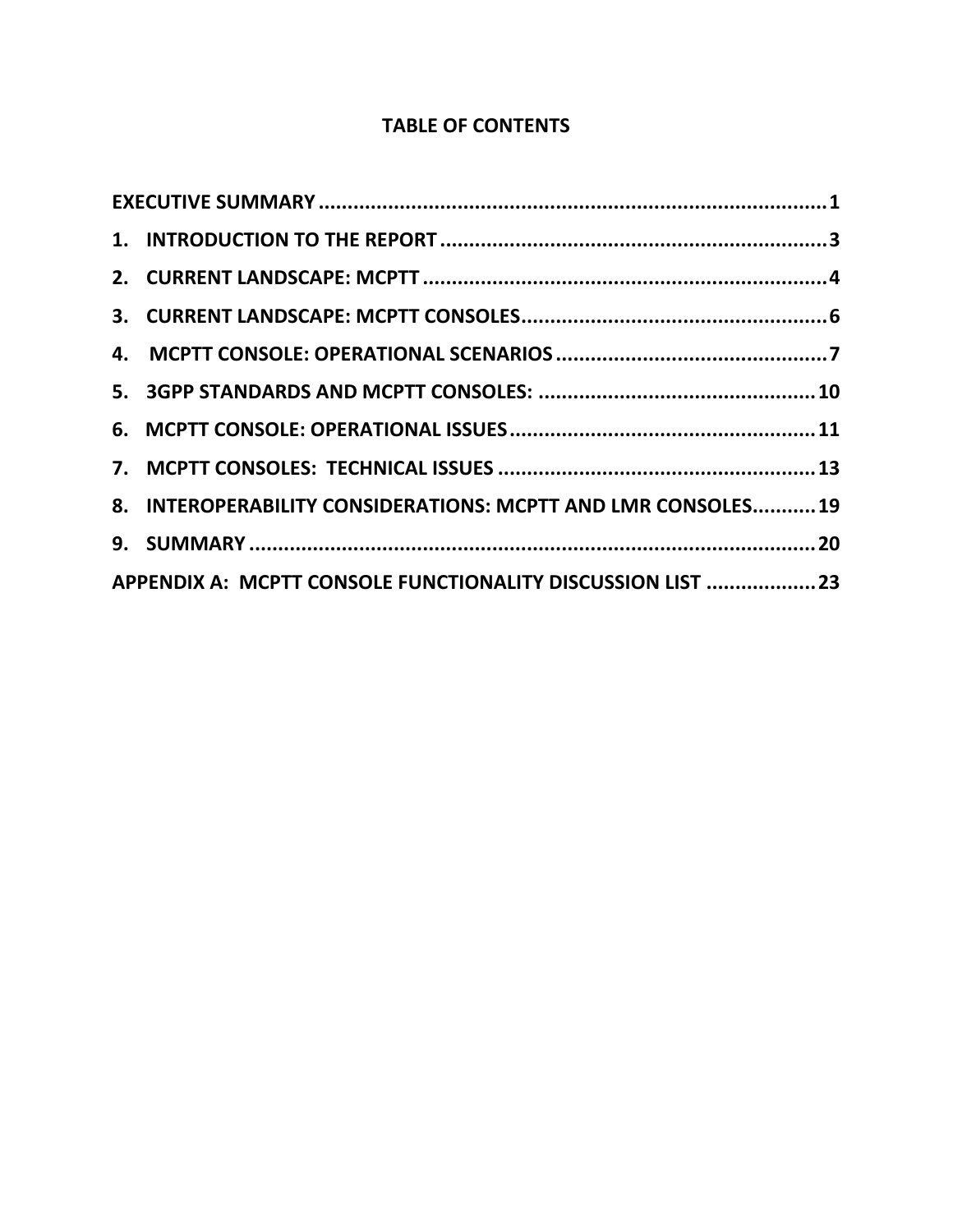#### <span id="page-2-0"></span>**Executive Summary**

This report provides an overview of selected technical and operational issues associated with the implementation of Mission Critical Push-to-Talk (MCPTT) on the Nationwide Public Safety Broadband Network (NPSBN), also known as FirstNet. Specifically, this report focuses on MCPTT consoles used by public safety agencies. The information in this report captures the discussions of the LMR LTE Integration and Interoperability Working Group and represents the output of its deliberations. It is believed to be accurate as of the publication date.

Emergency Communications Centers (ECC) [also known as "control rooms" in Europe] provide daily command and control support for first responders. Today, virtually all public safety agencies use some type of Land Mobile Radio (LMR) console to manage their mission critical voice communications. Consoles supporting LMR have evolved over many years and include a large set of features and capabilities to support conventional and trunked radio systems. Cellular Push to Talk (PTT) services are currently available on most commercial cellular systems and some specialized PTT systems <sup>1</sup>are available on FirstNet. However, MCPTT solutions are different from these existing PTT applications in that they are built against a set of international standards and are designed to guarantee high availability together with extremely fast and reliable voice communications. MCPTT standards also provide for an array of expanded capabilities including transmission of data to support location, emergency alerting, creation of ad hoc talkgroups and integration with other Mission Critical Services including data and video devices.

A new type of console will be required to access and control MCPTT features and capabilities. MCPTT consoles may exist in different form factors that are suitable for use in an ECC or at other fixed locations, including Emergency Operations Centers (EOCs) and hospitals. Portable and transportable versions of MCPTT consoles will be needed to provide communications support at the scene of a large-scale tactical incident or during disaster operations when cellular infrastructure is unavailable.

It is important to note that the majority of public safety agencies are likely to use both LMR and MCPTT solutions at the same time. This dual use approach is necessary to give first responders sufficient time to test the MCPTT service in their respective areas to examine reliability and coverage. These early deployments should occur in non-mission critical environments until an agency decides that MCPTT is a suitable enhancement to their operations or a suitable replacement for some portions of the workforce.

This transitional state will require that the ECC have infrastructure in place to communicate with first responders operating on both systems. In the short term, console solutions must provide the ability for telecommunicators to manage radio traffic on both networks easily, with minimal disruption caused by the need to use multiple consoles and screens.

<span id="page-2-1"></span>NPSTC Considerations for Mission Critical Push to Talk (MCPTT) Consoles, July 2020  $1$  These include PTT services designed for use by first responders, including Kodiak, Wave, and ES Chat.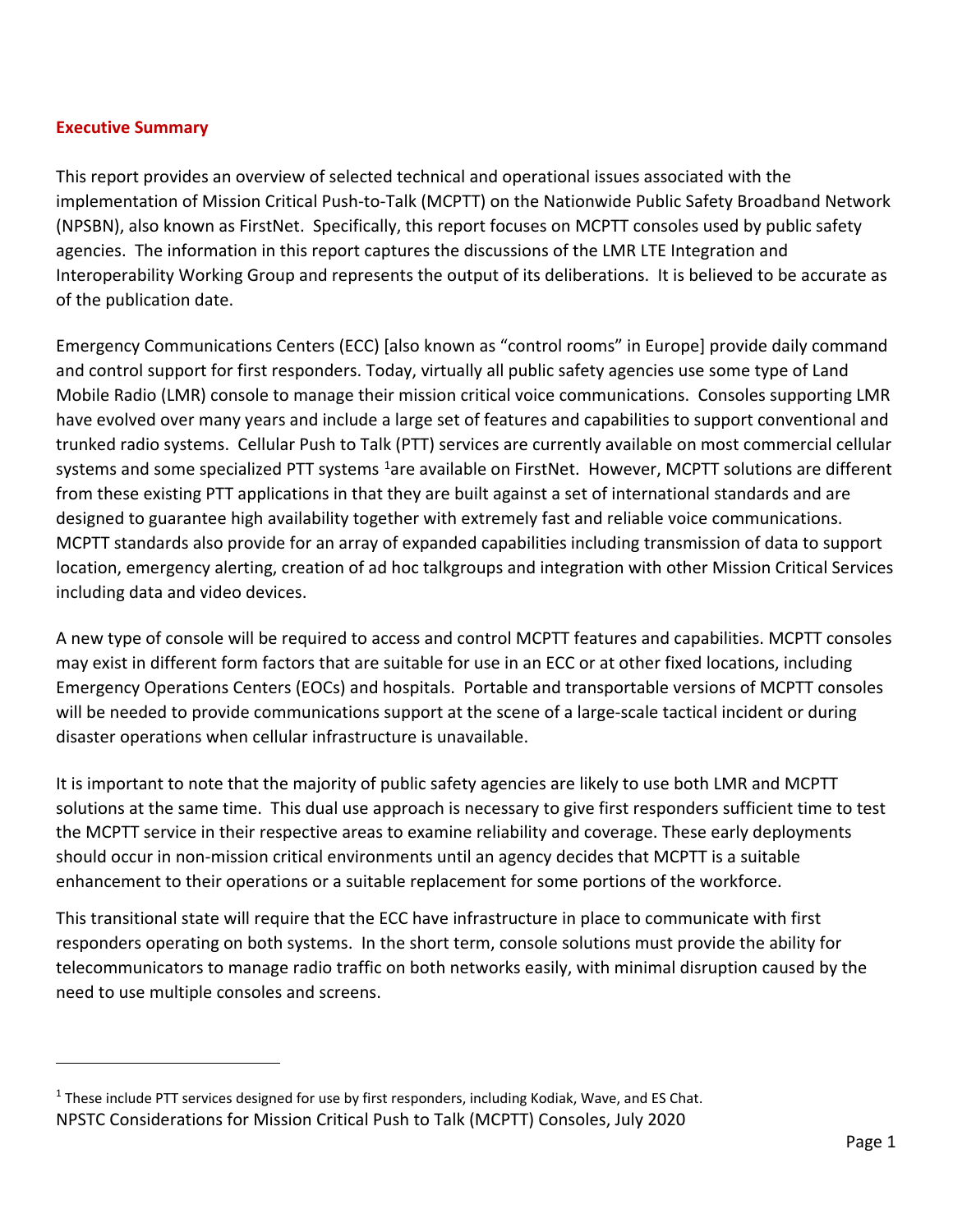In the longer term, a fully integrated console solution must allow for seamless access across all radio and cellular networks used by the agency, including access to interoperability channels and talkgroups as well as patching to alternate networks used by mutual aid agencies.

MCPTT consoles need to support a wide range of operational scenarios and some public safety responses inject complexity in the way MCPTT systems and MCPTT consoles are designed and interconnected. These include the need to share talkgroup access among multiple consoles, between consoles in different ECCs, and to directly communicate with, as well as patch, MCPTT talkgroups with LMR talkgroups and with talkgroups existing on a different vendor's MCPTT system<sup>2</sup>.

Any new technology brings a multitude of implementation issues that include policy, governance, training and interoperability considerations. Two significant concerns were identified that impact both MCPTT consoles and interoperability. First is the use of encryption and how it will be managed when users are communicating on a shared LMR and MCPTT talkgroup. The second issue involves the ability of the console to patch MCPTT talkgroups to LMR systems and/or other networks. Both of these concerns are also currently being examined by other groups and by the Standards organizations who are working on interoperability. There are also a variety of technical issues involving design of MCPTT consoles and how they will connect to the MCPTT systems. Chapter 7 of this report includes detailed discussions on different approaches.

The following conclusions were reached by the Working Group:

- **MCPTT represents a huge shift in thinking for public safety agencies,** in that operations and infrastructure are moving from a locally controlled LMR radio network to a nationwide, centralized communications network.
- **While the first version of MCPTT is being rolled out now,** public safety agencies should understand that fully functional consoles and interfaces to LMR will not be available in the short term.
- **MCPTT continues to evolve as 3GPP standards are refined and improved**, as industry develops firstand second-generation solutions, and as public safety agencies gain experience with MCPTT capabilities and features.
- **As with all standards, there can be ambiguity** in the interpretation of 3GPP MCPTT standards which may lead to a lack of interoperability between vendors. Conformance and interoperability testing are essential, and industry needs clarity on the testing process and requirements.
- The **requirements**[3](#page-3-1) for connecting an MCPTT console (on an agency network) to a FirstNet MCPTT solution have not been fully defined, and modification or upgrades to internal agency networks may be required to meet performance requirements.
- Because MCPTT console development is in its early stages, **there is concern about the viability of a multi-vendor marketplace** for these services.

It is important that public safety agencies monitor the availability of MCPTT and MCPTT console solutions, as well as examine how this new technology may integrate into existing operations.

<span id="page-3-0"></span><sup>&</sup>lt;sup>2</sup> FirstNet has announced that it is working with 2 vendors to provide MCPTT service.

<span id="page-3-1"></span><sup>&</sup>lt;sup>3</sup> FirstNet/AT&T have provided guidance on public safety agency interconnection for other services, which allow use of an embedded VPN or a wireless data connection using an AT&T dedicated APN to access the FirstNet Core.

NPSTC Considerations for Mission Critical Push to Talk (MCPTT) Consoles, July 2020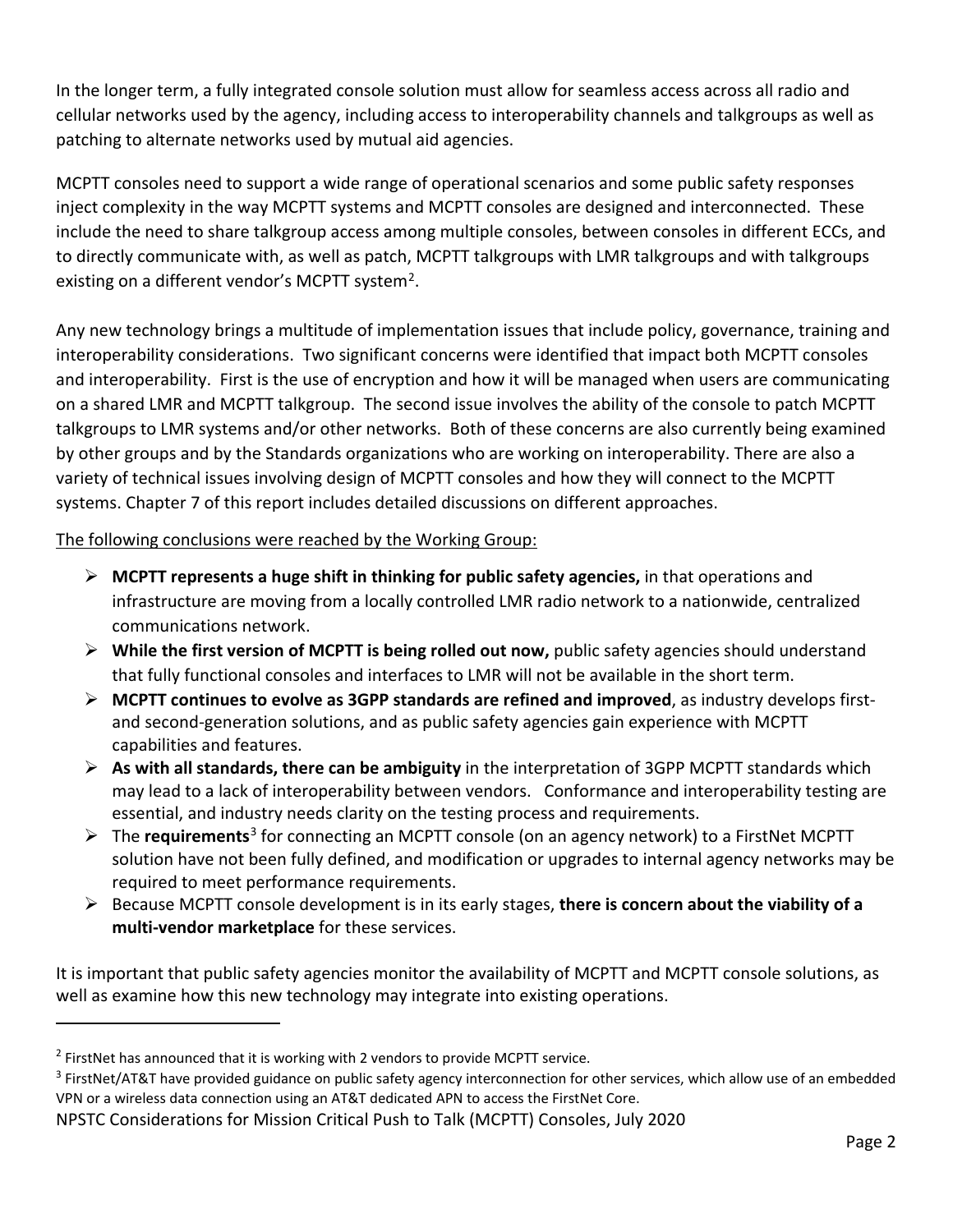### <span id="page-4-0"></span>**1. Introduction to the Report**

This document is a follow up to a report published by NPSTC in 2014 "Console LTE Report"[4](#page-4-1) which provided a high-level overview of public safety requirements for next generation dispatch center consoles. New features and functionality were envisioned to be available on consoles following the implementation of the Nationwide Public Safety Broadband Network (NPSBN). The 2014 report was written before the 3GPP international standards body completed the requirements for Mission Critical Push to Talk (MCPTT). This report provides additional insight into several issues that will impact public safety operations.

This document is designed to communicate important information to public safety executives on the status of MCPTT and to provide additional technical details to help inform standards groups and industry participants.

The term "*console*" may be used to describe a wide range of systems and software operating in a public safety Emergency Communications Center (ECC) which is also called a "control room" in Europe. Consoles may refer to the radio control systems for Land Mobile Radio (LMR) networks or Computer Aided Dispatch (CAD) systems that track unit activity and manage emergency calls. Consoles may also be used to manage public safety video and data, including Internet of Things (IoT) devices.

For this report, "*MCPTT* **console**" refers to the hardware and software that manages MCPTT communications (and associated features documented in the 3GPP standards<sup>5</sup>) within the ECC. This definition would be analogous to that of an LMR console. *MCPTT System* refers to the software and hardware infrastructure, described in 3GPP standards, which enable MCPTT capabilities. This would be analogous to an LMR system. An MCPTT console connects to an MCPTT system and provides command and control functionality. The MCPTT console may be provided by the same manufacturer as the MCPTT system or it may be provided by another vendor.

MCPTT consoles may exist in different form factors, such as a fixed desktop computer, laptop with mobile internet access, or other types of User Equipment (UE) carried by first responders that support console functionality. MCPTT consoles may also be used to support public safety operations, including those inside the Emergency Communication Center, at other fixed locations (e.g. hospitals and Emergency Operations Centers), and at remote field command posts.

Public safety voice communications may include MCPTT, LMR, or a mixture of both. This mixture of MCPTT and LMR may be a temporary situation (during a cut over to full MCPTT operation) or may represent a more long-term configuration (i.e. greater than ten years) involving dual use of both systems. Public safety agencies likely will want to maximize their existing capital investments in LMR radios and consoles, which will impact their adoption timeline. To facilitate training and dual use with LMR systems, vendors building early versions of MCPTT consoles should consider aligning their user interface design with existing LMR console layouts. This is especially important in early phases of adoption where the MCPTT system is not being used for tactical operations. It must also be noted that ECC personnel cannot be required to navigate between two different

<span id="page-4-1"></span><sup>4</sup> Console LTE Report, Published September 30, 2014, available at this link:

<span id="page-4-2"></span>[http://npstc.org/download.jsp?tableId=37&column=217&id=3205&file=Console\\_LTE\\_Report\\_FINAL\\_20140930.pdf](http://npstc.org/download.jsp?tableId=37&column=217&id=3205&file=Console_LTE_Report_FINAL_20140930.pdf) 5 <https://www.3gpp.org/specifications-groups/sa-plenary/sa6-mission-critical-applications/home>

NPSTC Considerations for Mission Critical Push to Talk (MCPTT) Consoles, July 2020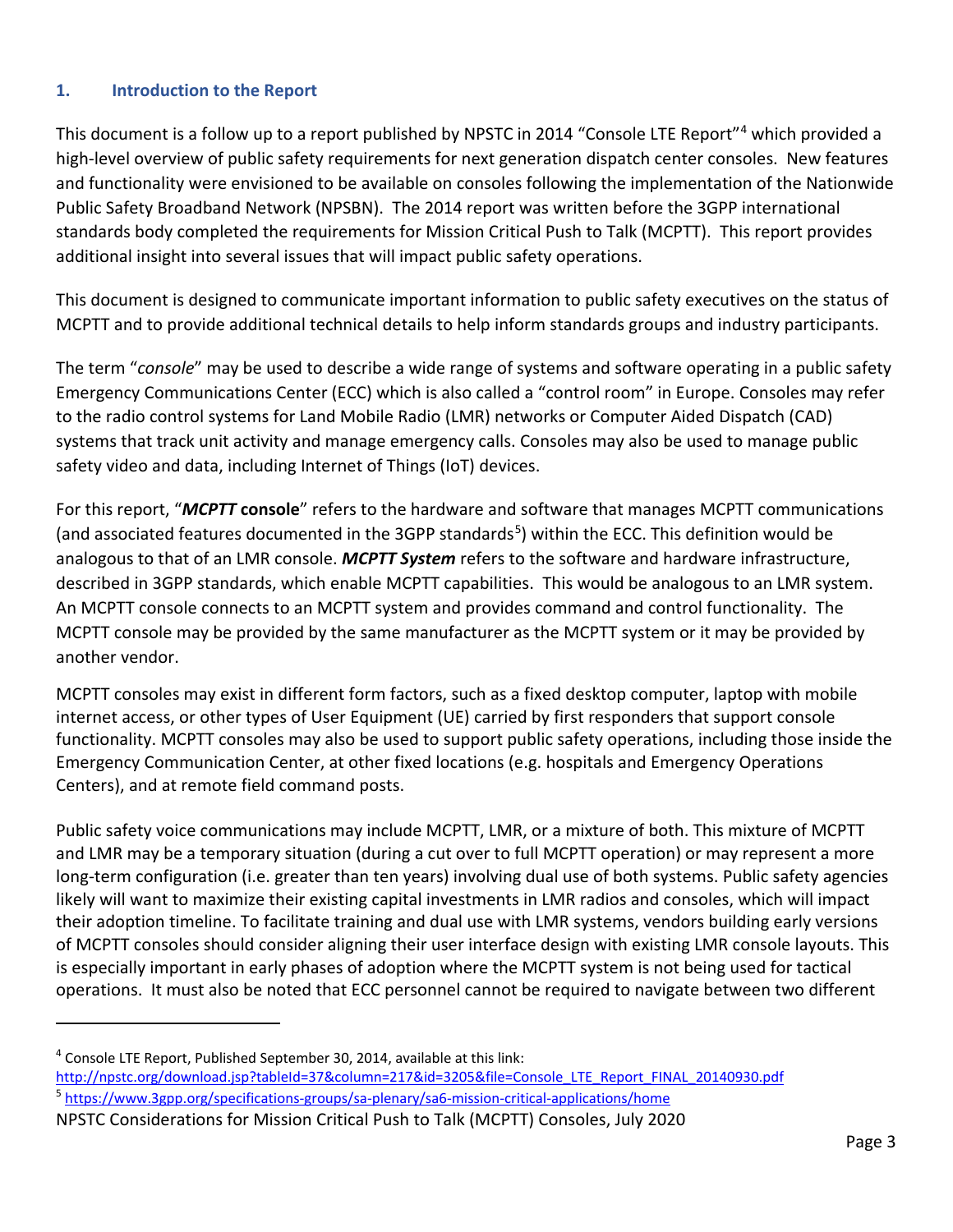console solutions simultaneously during an emergency, even if they have similar symbology and operational characteristics.

Early versions of MCPTT consoles are unlikely to offer a standard's based MCPTT console integration with LMR because the associated LMR interface standards are still being developed and time is needed for the MCPTT ecosystem to develop and implement solutions. The 3GPP international standards group has published documents on the design of MCPTT systems. The standards also support MCPTT consoles and the interconnection of MCPTT consoles which may be external to the MCPTT provider solution. 3GPP Standards also provide for the connection of MCPTT and LMR radio systems through an Interworking Function (IWF). The Alliance for Telecommunications Industry Solutions (ATIS) and the Telecommunications Industry Association (TIA) have established a Joint Committee to create standards for connecting conventional and P25 radio systems into this framework. While this work is ongoing industry providers may offer non standards-based solutions in order to get early versions of their products to market.

It is important to note that the availability and usability of any console feature is very dependent on its technical design and implementation which can vary across the entire set of vendors needed to support a console solution.

As is the case with LMR, public safety agencies expect to be able to purchase MCPTT service and MCPTT consoles from different vendors and with different tiers of functionality and price point. Public safety agencies (and their budgets) come in different sizes and configurations and with unique operational requirements.

While the primary emphasis of this report will be on MCPTT-based consoles, the need for interoperability with LMR consoles is also noted. The mapping of existing LMR console functionality and emphasizing its inclusion into MCPTT console development, will help insure that needed capabilities are present moving forward. MCPTT also provides greatly enhanced services and capabilities that make it a unique solution. Finally, there is international interest in the area of next generation console development. Countries, including those in the European Union, are actively discussing this issue and are implementing solutions to support public safety operations<sup>[6](#page-5-1)</sup>.

### <span id="page-5-0"></span>**2. Current Landscape: MCPTT**

MCPTT continues to evolve as standards are being updated and as industry begins to deploy early generation solutions. Public safety agencies have been using non-mission critical Cellular Push to Talk (PTT) systems for many years, starting with the introduction of Nextel's push to talk service in 1996.

MCPTT solutions are different from cellular PTT applications<sup>[7](#page-5-2)</sup> in that they are designed to guarantee high availability and extremely fast and reliable voice communications. MCPTT standards also provide for an array

<span id="page-5-1"></span><sup>6</sup> https://www.rrmediagroup.com/News/NewsDetails/newsID/19614

<span id="page-5-2"></span>NPSTC Considerations for Mission Critical Push to Talk (MCPTT) Consoles, July 2020  $<sup>7</sup>$  Many of these solutions are also known as Over-The-Top or OTT applications based on how they interact with the carrier network.</sup>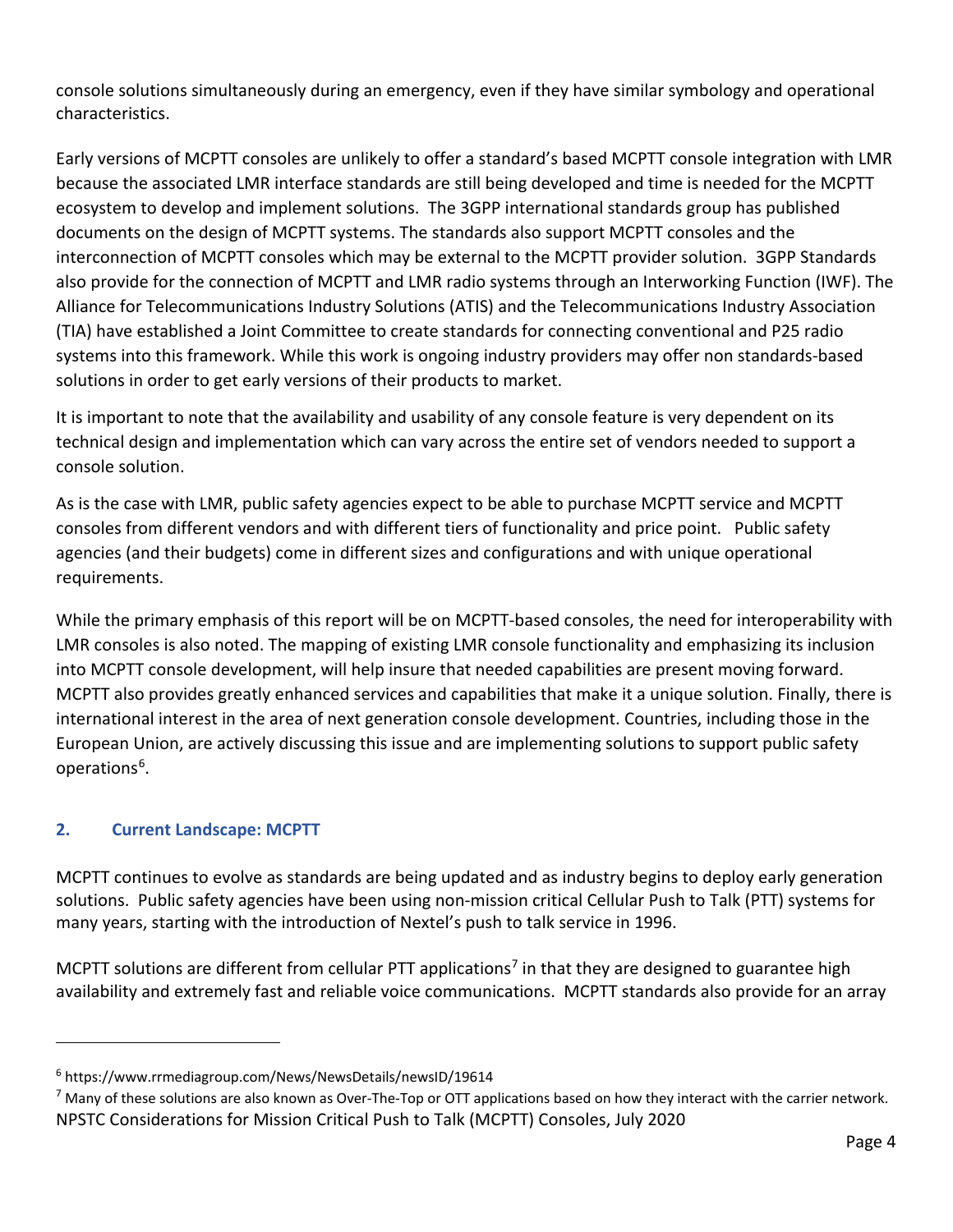of expanded capabilities involving transmission of data to support location, emergency alerting, and other Mission Critical Services including data and video integration.

There are several PTT solutions available on FirstNet, and AT&T recently announced the availability of its first MCPTT based solution<sup>[8](#page-6-0)</sup> called "FirstNet PTT". Clarity in how MCPTT will eventually impact public safety is not possible at this time due to factors involving the complexity of the build-out and the need for fully functional console systems.

Public safety's expectation of MCPTT capabilities and features are impacted by a complex set of factors, including:

1. Which 3GPP standard is being used by FirstNet?

There are multiple versions of the 3GPP international standard for MCPTT and each release includes new features and capabilities. MCPTT is initially designed in Release 13 and features are expanded in Release 14,15 and 16. There is a normal time lapse as new standards are finalized and implemented by industry. This means that newly developed features and functionality may not be available for public safety use immediately after they are codified in a standard and reported publicly.

2. How will MCPTT be implemented by the MCPTT provider?

There are many features and options in the configuration of MCPTT systems that may, or may not, be enabled by the vendor. 3GPP standards provide carriers and hardware/software vendors with flexibility around which features to activate and how those features are used. Public safety agencies may find that a desired capability is not available.

3. How will vendors implement MCPTT UE/Client API?

MCPTT vendors may use User Equipment (UE) Application Program Interface (API) to allow the exchange of data and commands between MCPTT and other components and systems, including consoles. There are several API providers supporting MCPTT<sup>[9](#page-6-1)</sup> and these vendors may configure their API's differently which will impact how they support (or restrict) MCPTT functionality.

4. MCPTT enhancements that are added by the MCPTT vendor

Industry providers of MCPTT will likely add additional features beyond those required in the 3GPP standards. While some of these features may enhance the overall user experience, they are likely to be vendor proprietary solutions that will not support full interoperability with other system components.

5. MCPTT network configuration requirements The LTE network operator (e.g. AT&T FirstNet) will mandate specific network and policy

<span id="page-6-0"></span><sup>8</sup> [https://urgentcomm.com/2020/03/31/att-announces-mcptt-based-firstnet-ptt-certifications-for-hpue-products-from-assured](https://urgentcomm.com/2020/03/31/att-announces-mcptt-based-firstnet-ptt-certifications-for-hpue-products-from-assured-wireless/)[wireless/](https://urgentcomm.com/2020/03/31/att-announces-mcptt-based-firstnet-ptt-certifications-for-hpue-products-from-assured-wireless/)

<span id="page-6-1"></span>NPSTC Considerations for Mission Critical Push to Talk (MCPTT) Consoles, July 2020 <sup>9</sup> Current API providers, at the time of this report, included: Nemergent, Softil, Kodiak, Alea and MCOP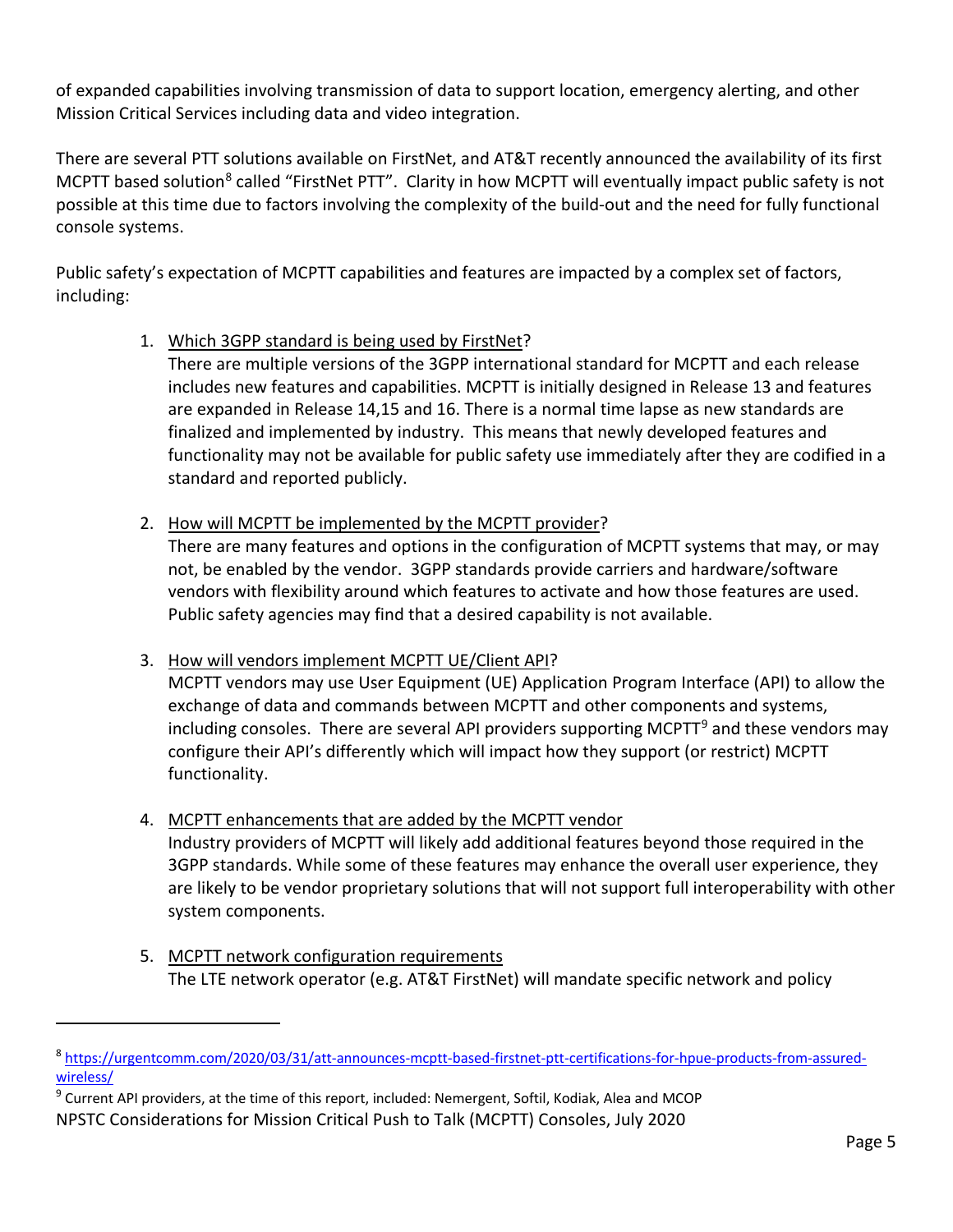requirements to address security and operational efficiency. Some of these elements may enhance or restrict access to 3GPP functionality. There may also be hardware and network requirements for connection of specialty devices, such as consoles, including the ability to leverage cellular LTE, Wi-Fi and wired connections.

### 6. MCPTT User Interface

MCPTT handset manufacturers will design the layout of the user display screen and configuration of hardware buttons and virtual (software) buttons. Some elements of the handset device will be configured by the manufacturer and other options may be configured by the public safety agency. Similarly, at the far end of the network from the handsets are MCPTT consoles, which will also have user interfaces tailored for the console's capabilities.

The various factors described above will result in a multitude of configurations used by public safety agencies (based on their selection of an MCPTT vendor, MCPTT handset, and MCPTT console).

Public safety agencies also need to interoperate with other emergency and non-emergency responders at the scene of an incident. Those assisting agencies may be using a different configuration of MCPTT carriers, solutions, and devices.

Compliance and interoperability testing will be critical to confirm that all pieces of the MCPTT ecosystem work together as described in 3GPP standards and as required by the public safety agency to meet its unique operational environment. It is very important that industry providers and public safety representatives agree on a minimum set of tests to define a baseline of interoperability and functionality. There is also a need for a testing and validation process to ensure successful implementation. While the European Telecommunications Standards Institute (ETSI) is managing Plugtests that allow industry providers to check interoperability of their MCPTT equipment with different vendor systems, there is no formal suite of tests and processes to measure this performance. The Department of Homeland Security (DHS) has a compliance testing process<sup>[10](#page-7-1)</sup> designed to measure performance of LMR radio systems using the P25 standard, but this work does not include MCPTT systems. The federal Public Safety Communications Research (PSCR) program recently awarded six million dollars to three companies to accelerate development of MCPTT testing equipment and services<sup>11</sup>. However, additional details regarding how testing will be conducted, and by whom, remain unclear.

#### <span id="page-7-0"></span>**3. Current Landscape: MCPTT Consoles**

As MCPTT continues to evolve, industry also continues to develop MCPTT dispatch console solutions.

A fully functional MCPTT console may not be available in the short term, nor is there likely to be a standards based MCPTT console integration with LMR in the early stages of the deployment. 3GPP international standards continue to refine the MCPTT interconnection with LMR as other regional standards groups define requirements for the specific LMR interconnection used in their area (e.g. P25, TETRA, etc.). This work is

<span id="page-7-1"></span><sup>10</sup> <https://www.dhs.gov/science-and-technology/p25-cap>

<span id="page-7-2"></span><sup>11</sup> <https://www.rrmediagroup.com/News/NewsDetails/NewsID/19218>

NPSTC Considerations for Mission Critical Push to Talk (MCPTT) Consoles, July 2020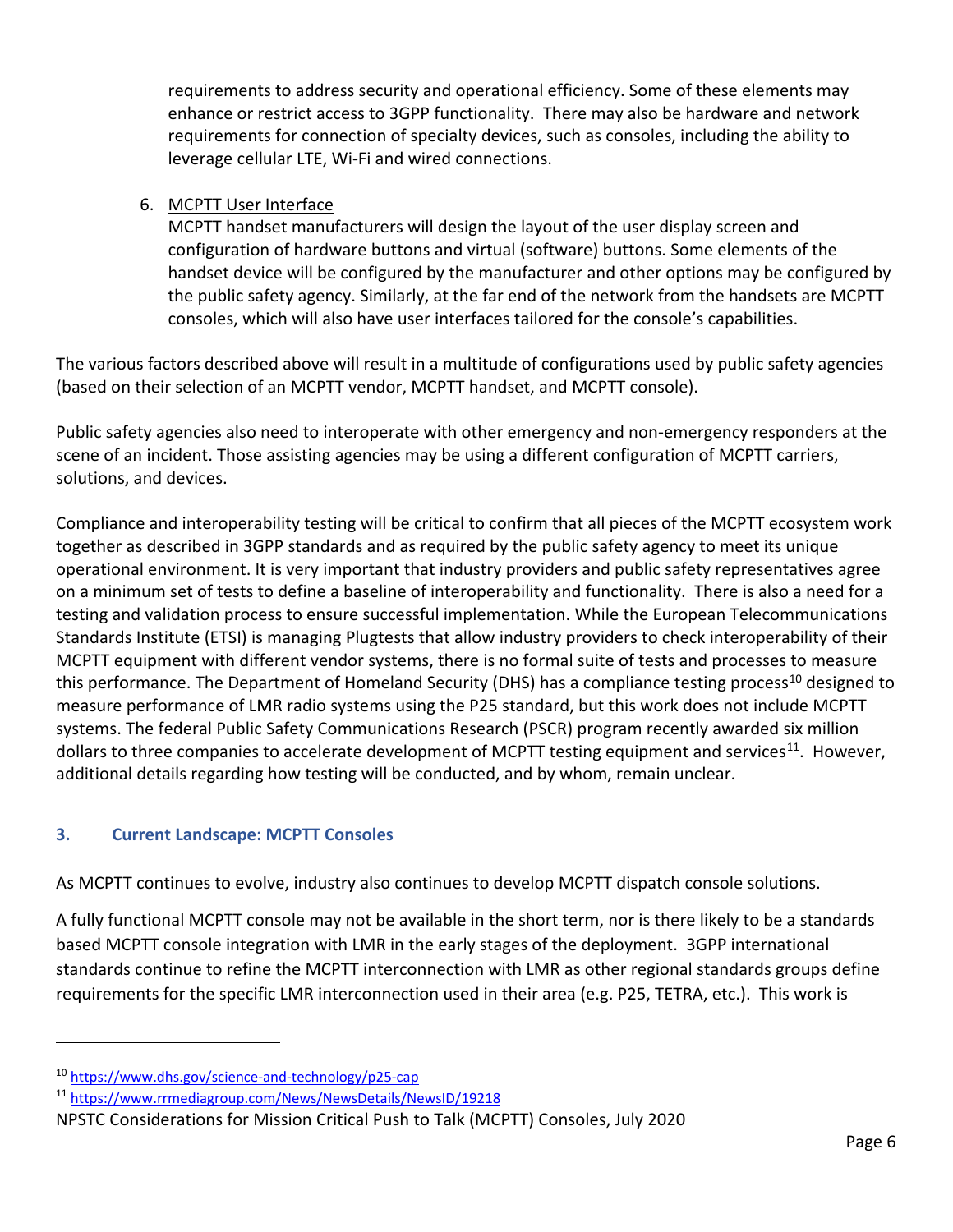ongoing and industry providers may offer non standards-based solutions in order to get early versions of their products to market.

Just as a multitude of factors impact MCPTT service, MCPTT Consoles also have a layered set of industry participants, adding to the overall complexity. MCPTT console development and implementation involves the following entities:

- 1. Public Safety Network operator (FirstNet by AT&T)
- 2. MCPTT service provider (one of the 2 MCPTT vendors approved by AT&T/FirstNet)
- 3. MCPTT UE/Client API vendor (if used)
- 4. MCPTT Console manufacturer (if different from the MCPTT infrastructure vendor)

Each of the industry providers may implement MCPTT features in different ways. This creates downstream complexity for the other vendors who are working to provide a seamless integration of MCPTT capabilities.

Most public safety agencies that adopt MCPTT will be in a transition state for a period of time, in which first responders will be using both LMR and MCPTT. This requires that a single console solution be able to manage LMR and MCPTT network functions and the users on both networks. Personnel in the ECC should not, and cannot, be expected to shift between different consoles to manage mission critical communications during a law enforcement incident, fire or medical emergency.

At the time of this report, the Working Group is not aware of an MCPTT console offering that emulates all of the existing LMR functionality expected by public safety agencies. A public safety LMR console manages the agency's radio traffic while it also interconnects users from other radio networks. The LMR dispatch console is often the main "controller" of all agency mission critical traffic. MCPTT consoles will need to mirror the same type of functionality and also support the new features available in MCPTT. For example, there is an expectation that Talker-ID<sup>[12](#page-8-1)</sup> and location data be exchanged between LMR and MCPTT networks<sup>[13](#page-8-2)</sup> even though the information is stored and managed differently in each system.

LMR consoles today control other critical aspects of voice communications, including use of digital encryption, management of talkgroups, and control of radio channel/talkgroup patching. MCPTT solutions provide a number of enhancements and additional features to both of these processes.

## <span id="page-8-0"></span>**4. MCPTT Console: Operational Scenarios**

Much of the existing conversation nationally has been focused on how to leverage 3GPP standards to enable full console functionality on a single MCPTT system. There also have been interoperability discussions on how to connect first responders using an MCPTT system to first responders operating on a P25 LMR system.

<span id="page-8-1"></span><sup>&</sup>lt;sup>12</sup> See NPSTC report on Talker-ID:

[http://npstc.org/download.jsp?tableId=37&column=217&id=4172&file=NPSTC\\_MCPTT\\_IO\\_TG\\_Naming\\_181214.pdf](http://npstc.org/download.jsp?tableId=37&column=217&id=4172&file=NPSTC_MCPTT_IO_TG_Naming_181214.pdf)

<span id="page-8-2"></span><sup>&</sup>lt;sup>13</sup> 3GPP standards currently provide for sharing of location data among MCPTT services and future enhancements in Rel-17 may ensure mutual location server access across LMR and MCPTT.

NPSTC Considerations for Mission Critical Push to Talk (MCPTT) Consoles, July 2020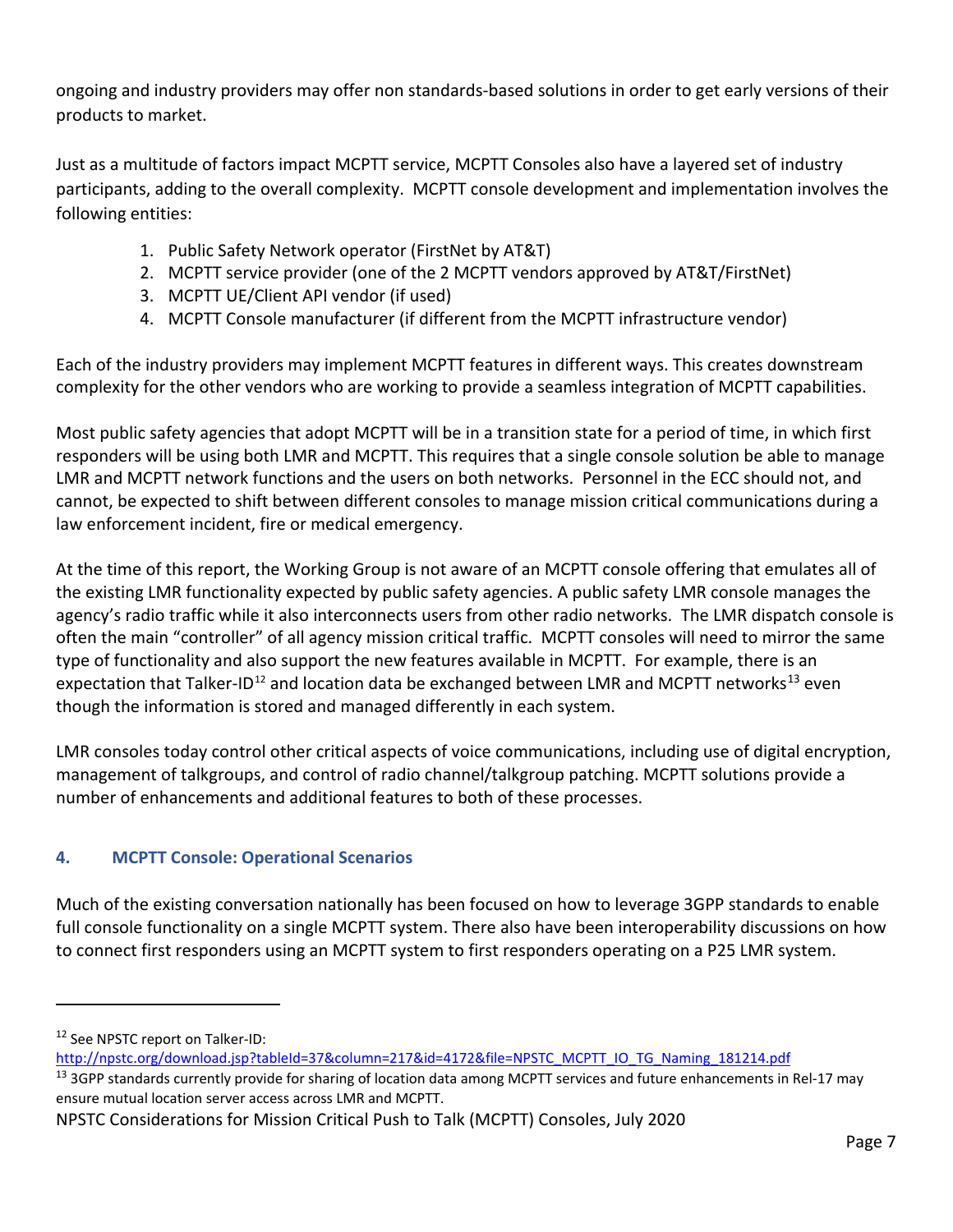The Working Group identified a larger set of operational scenarios that are common to public safety operations. This list only includes law enforcement agencies to maintain consistency between the scenarios, but the text is applicable for fire and EMS agencies as well. Functionality will be needed to support these and other public safety communications center configurations, including:

## 1. A single public safety dispatch console may need to manage MCPTT users who are **on two different MCPTT systems.**

• The city police may be using FirstNet MCPTT Provider #1 and the county sheriff's office may be using FirstNet MCPTT Provider #2 – but both agencies are dispatched from the same communications center.

### 2. A public safety dispatch console in Agency #1 may need to access MCPTT talkgroups also appearing on a console used in Agency #2's communications center, where both are using the **same MCPTT provider**.

• The city police communications center may need to communicate on an interoperability talkgroup also used by the County Sheriff's Office communications center, where both agencies are using the same MCPTT vendor.

3. A public safety dispatch console in Agency #1 may need to access MCPTT talkgroups which also appear on a console used in Agency #2's communications center, where each agency is using a **different MCPTT provider**.

• The city police communications center (using consoles supporting MCPTT Provider #1) may need to communicate on an interoperability talkgroup also used by the County Sheriff's Office communications center (using consoles supporting MCPTT Provider #2).

4. A public safety dispatch console may need to connect talkgroups **from different networks** to facilitate response to a local incident for interoperability purposes**.**

• The city police communications center may need to "patch" three separate talk paths to provide interoperability among first responders from different agencies who are responding to a building fire. This may include an MCPTT talkgroup, a P25 trunked talkgroup and a conventional 800 MHz repeater.

5. A public safety dispatch console may need to connect first responders using a FirstNet approved MCPTT service with responding agencies who are using a different **(non-FirstNet) MCPTT network**.

• The city police communications center may need to "patch" different MCPTT systems to provide interoperability among first responders from different agencies. This may include users on a private MCPTT system operated by a regional utility company or mutual aid EMS units operating on a different carrier's network.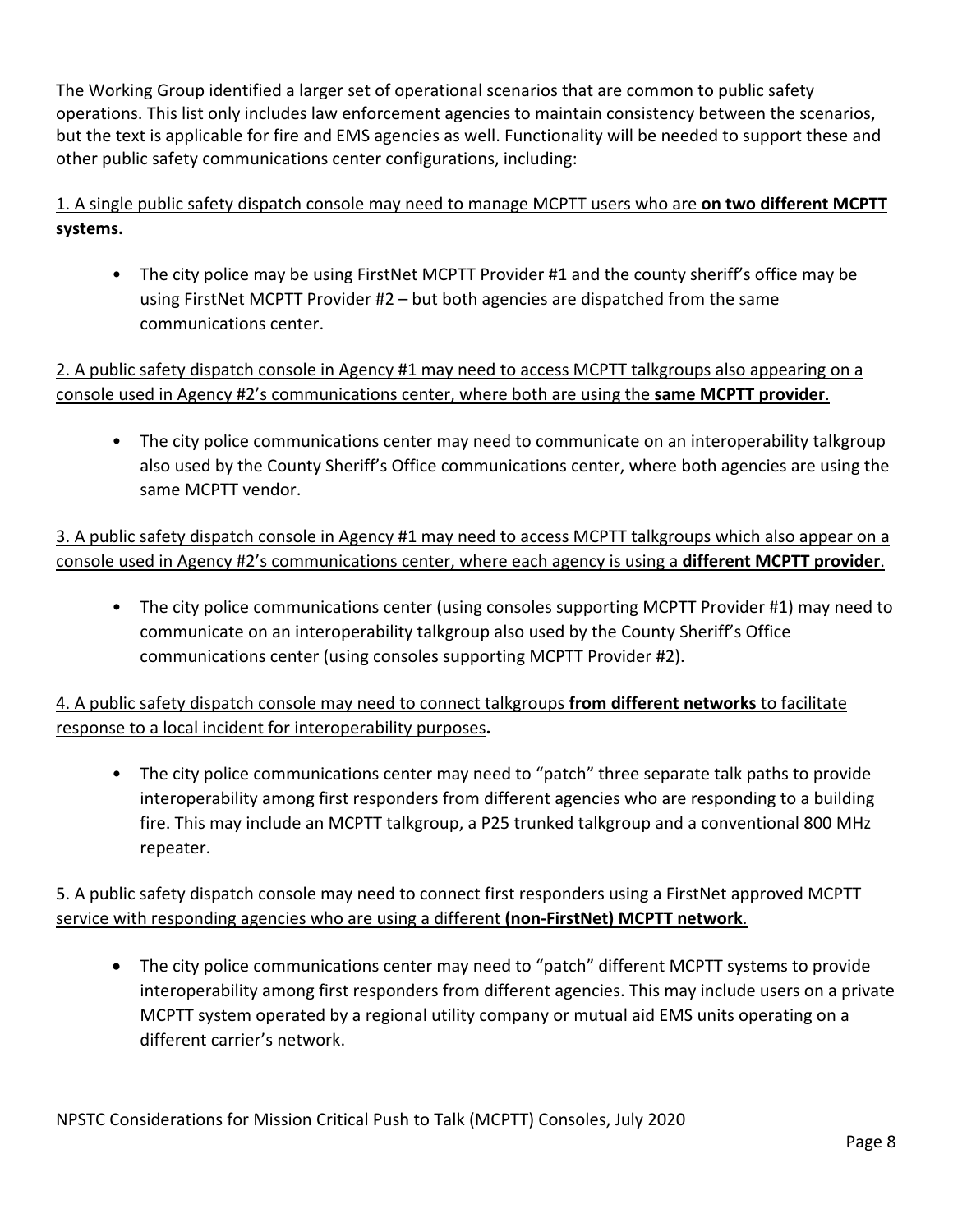• The city police communications center may need to "patch" different MCPTT systems to provide interoperability among first responders from the same agency using multiple networks. This may be for cellular network redundancy purposes or to achieve the best coverage possible.

## 6. A public safety dispatch console may need to **share control** jointly of one or more MCPTT talkgroups with another console**.**

- A city police department telecommunicator normally monitors other police talkgroups (beyond their assigned primary talkgroup) to support administrative users and to coordinate mutual aid and needs rapid access to communicate on any of these talkgroups. (or)
- A telecommunicator starts his/her shift and takes over a dispatch console position from another dispatcher who is ending their tour of duty. The oncoming dispatcher is taking over responsibility for the management of field units on talkgroups assigned to that console position, including uninterrupted continuation of talkgroup accessibility, activated patches, etc. (or)
- A telecommunicator is taking over responsibility for other city police talkgroups to cover for another employee who is leaving their console for a break.

7. An **out-of-area first responder**, using MCPTT, arrives in the area to provide mutual aid for a major incident (in which no prior mutual-aid coordination exists) and needs to communicate with local first responders.

- Personnel in the ECC are alerted by their console to the presence of the arriving first responder and can see first responder's identity (e.g. agency affiliation, badge # and other data contained in their MCPTT ID).
- Personnel in the ECC are able to add the mutual aid unit to the appropriate incident talkgroup, including ad hoc talkgroups created for the emergency.
- The ability to receive notification and interact with a mutual aid first responder, must exist even if the agency and the first responder are using different MCPTT systems (e.g., FirstNet approved MCPTT provider 1 or MCPTT provider 2).
- This ability is also needed to support mutual aid users operating on different networks<sup>[14](#page-10-0)</sup> (including other private networks and other carrier networks). This includes the requirement for effective voice and data communications to support cross border operations (as highlighted in a joint NPSTC Report on Cross Border Emergency Communications with Canada<sup>[15](#page-10-1)</sup>)

8. An incident commander needs to use a **transportable MCPTT console** to manage an emergency incident in which the primary MCPTT infrastructure is not available (i.e. ProSe and IOPS)

<span id="page-10-0"></span><sup>&</sup>lt;sup>14</sup> This may require that first responders have certain mutual aid interoperability talkgroups installed in a device that supports multicarrier access.

<span id="page-10-1"></span>NPSTC Considerations for Mission Critical Push to Talk (MCPTT) Consoles, July 2020 15 [http://npstc.org/download.jsp?tableId=37&column=217&id=3360&file=CrossBorder\\_Communications\\_FINAL\\_20150311.pdf](http://npstc.org/download.jsp?tableId=37&column=217&id=3360&file=CrossBorder_Communications_FINAL_20150311.pdf)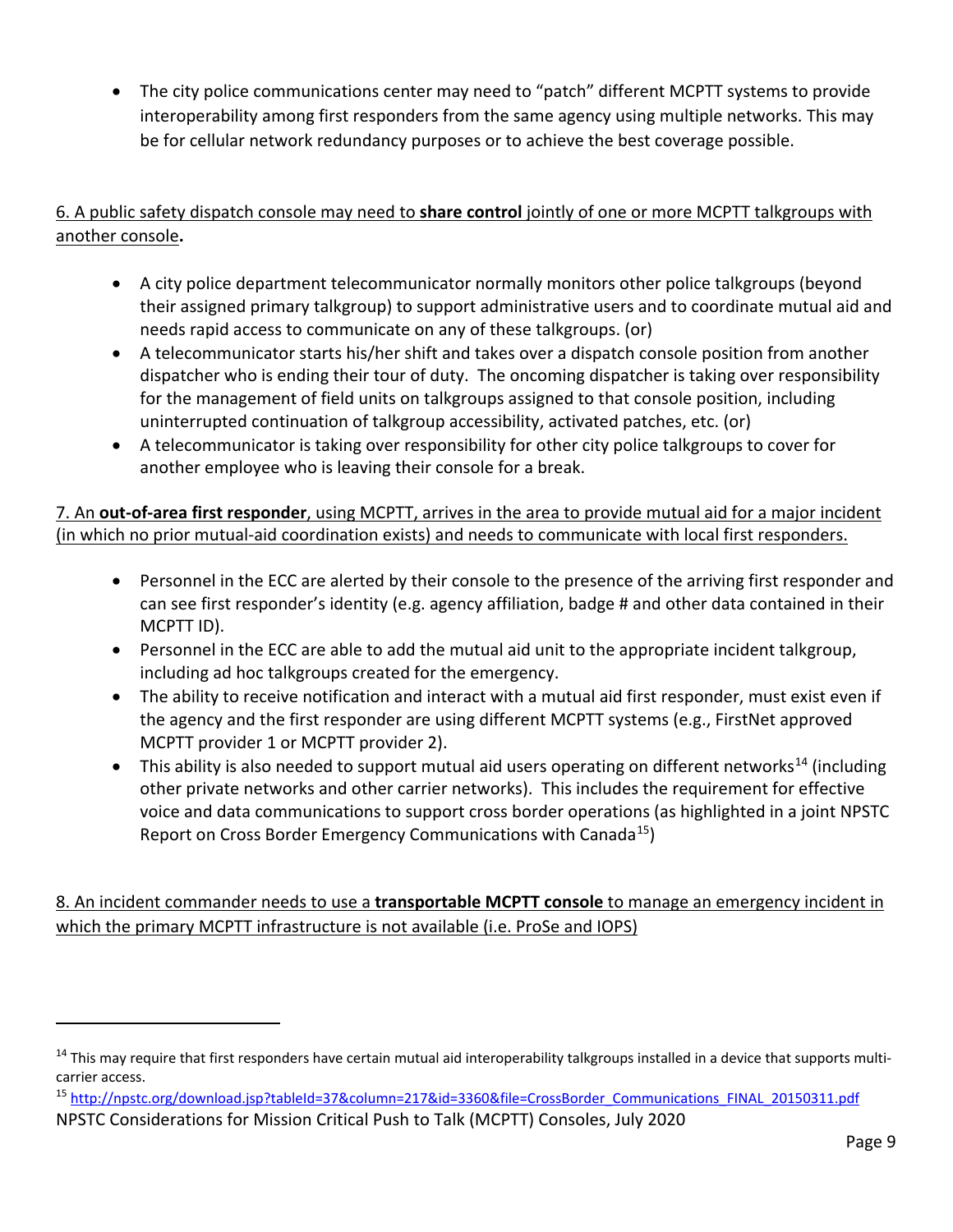- Public safety agencies need to extend the command and control capabilities provided by the ECC to the scene of an incident during complex emergencies. In other situations, contact with the ECC may be lost, requiring the incident commander to establish the dispatch function locally.
- Example 1: Multiple public safety units are on the scene of a collapsed apartment building following a tornado strike which also destroyed nearby cellular towers. One nearby cell tower is operational and is functioning in "Isolated Operations for Public Safety (IOPS) mode. The incident commander needs to coordinate with multiple agencies and multiple teams that are using different talkgroups, using a console type device with a wireless or hardwire connection.
- Example 2: Using the same scenario above, but no cell tower is operational (there is no contact with the ECC or with other first responders through the LTE tower infrastructure). The incident commander needs to communicate with first responders who are using MCPTT direct mode service (ProSe) and/or UE Relay, to leverage as many console functions as may be available.
- Example 3: Tactical situations, including wildland fires, may occur in areas that do not have adequate cellular coverage. Incident commanders may be communicating through a portable MCPTT system deployed on a drone or terrestrial vehicular platform and will need console functionality to manage multiple first responders on multiple talkgroups.
- The MCPTT console in each of these examples may also need to interface with local LMR resources, such as transportable LMR repeaters.

### <span id="page-11-0"></span>**5. 3GPP Standards and MCPTT Consoles:**

Based on all of the operational scenarios described in Section 4, it is important that MCPTT consoles be standards-based and that public safety agencies be able to select a console among competing vendors that best meets their budget and operational requirements.

3GPP standards provide for a variety of ways in which MCPTT systems can be interconnected to other MCPTT systems (as well as other "non 3GPP" systems). These building blocks include the IWF, Security Gateway (SeGy), Mission Critical Service (MCS) to Mission Critical Service (MCS) interconnection with different trust domains, etc. The standards also support MCPTT consoles and the interconnection of MCPTT consoles which may be external to the MCPTT provider solution.

3GPP Standards also provide for the connection of MCPTT and LMR radio systems via the use of an Inter-Working-Function (IWF) which is documented in 3GPP Release 16. The Alliance for Telecommunications Industry Solutions (ATIS) and the Telecommunications Industry Association (TIA) have established a Joint Committee to create standards for connecting P25 radio systems into the IWF framework. The European Telecommunications Standards Institute (ETSI) has a Technical Committee (TC TCCE) working on a similar interworking function for connecting TETRA systems to MCPTT.

MCPTT console functionality is envisioned by 3GPP to be an extension of the User Equipment (UE) client capabilities and features. Many basic console functions are provided in existing 3GPP standards, even though the word "console" is rarely used. In essence, a "user" with appropriate permissions and authority may function as an MCPTT console accessing more features and functionality than are available to a regular first responder UE device. This is, in some ways, similar to the "super user" functionality in P25 trunked LMR systems.

NPSTC Considerations for Mission Critical Push to Talk (MCPTT) Consoles, July 2020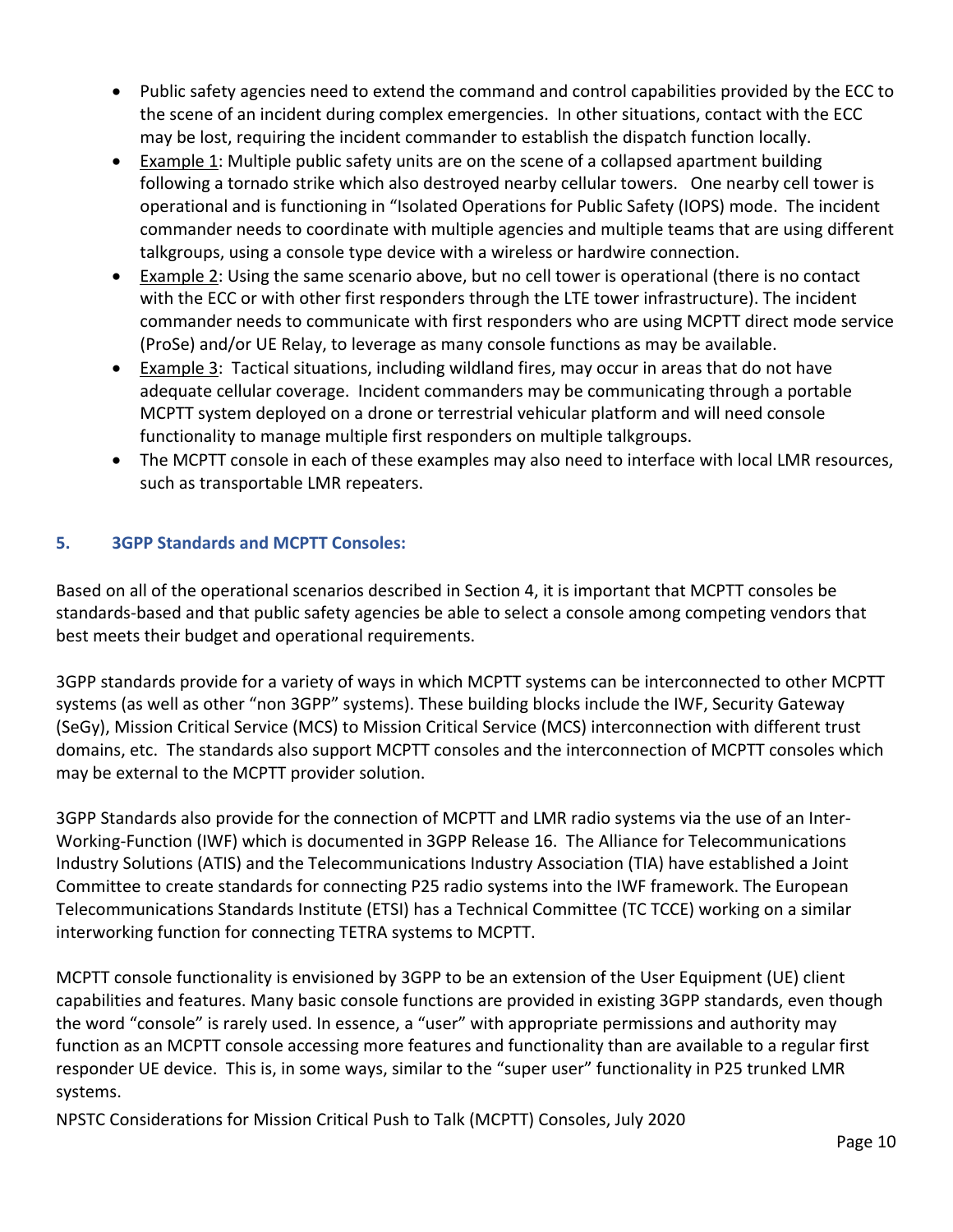In 3GPP Release 13, 14 & 15, all open-standard MCX (Mission Critical Services) interfaces exposed outside the carrier network are designed to accept a User Equipment (UE) "Client" interface<sup>[16](#page-12-1)</sup>. These external connections may be implemented in a variety of ways (e.g., wireline and RF) and must meet carrier requirements. Section 7 provides an overview of the various connections between an MCPTT system and an MCPTT console.

Enhancements to 3GPP standards are ongoing to support both MCPTT systems and MCPTT consoles. For example, Multimedia Broadcast and Multicast Service (MBMS), a feature that was refined in 3GPP Release 15 to manage bandwidth better, also allows for multiple talkgroup users at the same site to listen to a single audio stream of radio traffic (as opposed to having individual audio streams transmitted to each first responder device). This capability will also benefit MCPTT wireless console design.

3GPP uses a methodical process to create and finalize a standard which involves multiple steps (also known as "stages") supporting design and technical implementation. There is an additional time delay before a new standard is adopted by a vendor and enters their production system, eventually resulting in a new feature or capability. Typically, this may be a 3-year process from the time the standard is started until it is finalized and commercialized by industry.

The 3GPP standards development process in an international collaboration and the various participants (carriers, industry and government entities) may have competing or conflicting priorities regarding MCPTT and MCPTT consoles. Consensus is typically achieved following lengthy discussions. It is important for console vendors to participate with other industry stakeholders in the 3GPP process to ensure that console issues are addressed early in the standards development cycle. Public safety input into this process is also essential.

Finally, carriers need to clearly define which 3GPP version they are implementing, along with proposed timelines (and advanced notice) for upgrades. This includes transparency in the adoption of any optional standards, confirmation of the standards that are implemented, and notification of any deviations from the standard.

### <span id="page-12-0"></span>**6. MCPTT Console: Operational Issues**

Today, virtually all public safety agencies use some type of LMR console to manage their mission critical voice communications. Consoles supporting LMR have evolved over the years and include a large number of features and capabilities to support P25 conventional and trunked systems. While MCPTT provides push to talk service that is similar to LMR, MCPTT provides a new set of advanced features for the use of mission critical voice and data via MCX or MCS (Mission Critical Services) standards. While LMR systems are implemented on a local, regional or statewide basis, MCPTT will be implemented on a nationwide basis. This will dramatically change the way in which local public safety agencies manage and interact with the network. It will also require added console functionality to integrate these new features.

<span id="page-12-1"></span>NPSTC Considerations for Mission Critical Push to Talk (MCPTT) Consoles, July 2020 <sup>16</sup> 3GPP Technical Specification (TS) 23.379 describes how MCPTT UE's may use non-3GPP access to support a subset of functionality.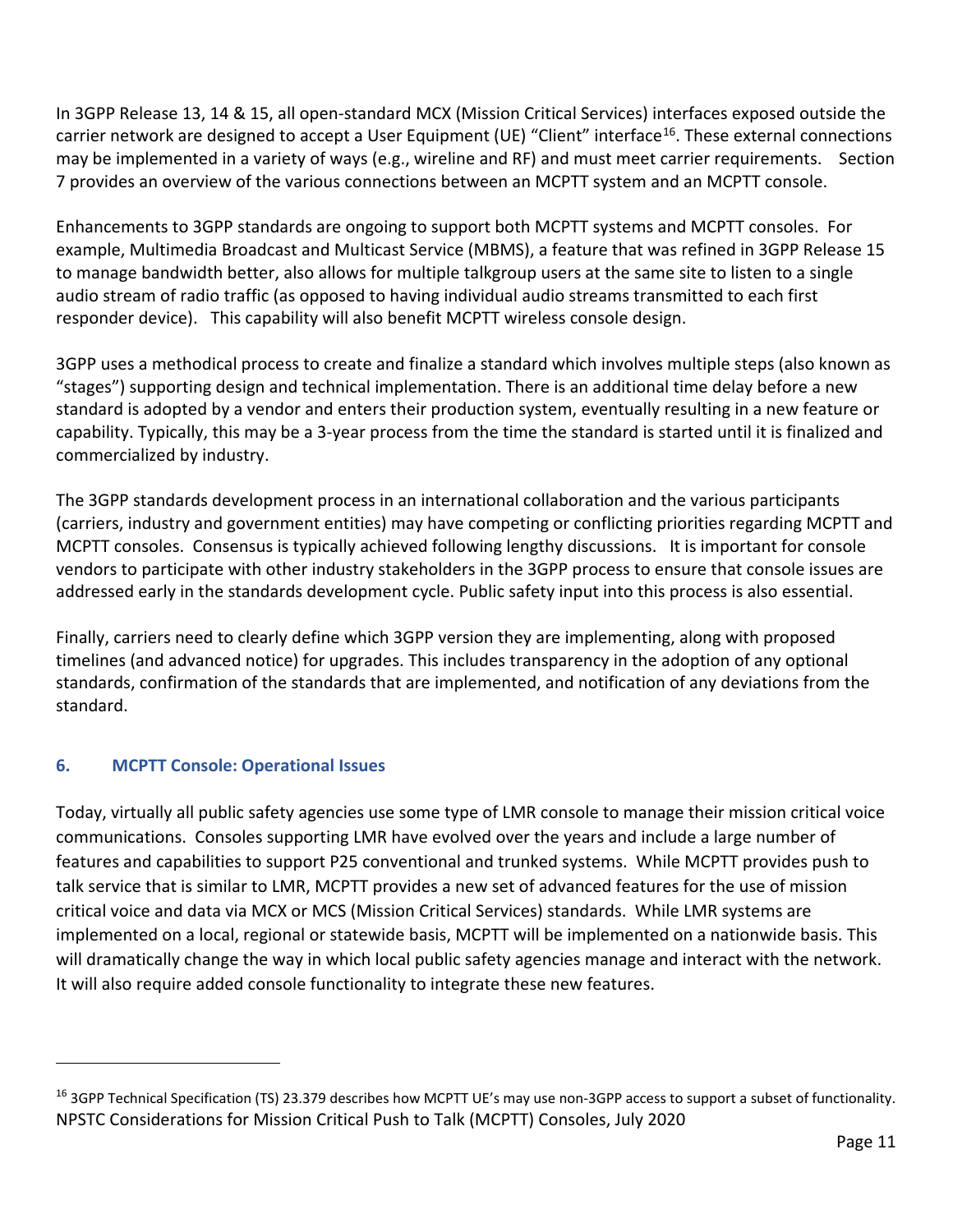The new capabilities available in MCPTT also require increasing collaboration among public safety agencies in order to develop policy, procedure and governance frameworks to insure a standardized user experience.

As noted earlier in this report, there is a long list of features and functions that public safety agencies will expect in an MCPTT console solution. **Appendix A** contains a list of considerations for MCPTT console functionality and provides information to help agencies understand the extent of the implementation process.

Many of these implementation issues involve technical, operational and procedural solutions which revolve around MCPTT console use. It is important that public safety agency executives understand the complexity of these issues and start the planning and collaboration process now.

For example, first responders using MCPTT will be able to communicate with any other public safety agency that is also using MCPTT<sup>17</sup>. This may occur from any location in the U.S. First responders may be directed to select designated MCPTT talkgroup as they respond to an incident or their device may automatically switch to the appropriate talkgroup. This includes ad hoc talkgroups, created specifically for the incident, and which do not appear in any first responder's device. Management of these capabilities have significant technical and operational implications, including use of Group Management<sup>[18](#page-13-1)</sup> functionality. How does the ECC translate a mutual aid responder's Talker-ID and Alias data when it appears on their console? If each agency creates their own scheme for assigning ID's there may be little standardization across a county or region. Additionally, how does a first responder find the correct MCPTT talkgroup in their radio if each agency creates talkgroup names without any regional guidance to avoid duplication or ambiguous assignments<sup>19</sup>?

How is interoperability managed when different networks and devices are connected? What features and functionality are preserved (or lost) when LMR and MCPTT talkgroups are patched? Encryption, emergency button activation, and other data centric features may not be shared with users (and consoles) operating on the other network and some features may not work at all.

How are MCPTT interoperability talkgroups created and which agency owns or manages them? Who approves giving other agencies access to these specialized talkgroups? Can an agency that does not manage the talkgroup add first responders to the group during an emergency?

<span id="page-13-2"></span><sup>19</sup> See NPSTC Report:

<span id="page-13-0"></span><sup>&</sup>lt;sup>17</sup> This communications capability is supported on an "as needed" and "as authorized" basis, as long as both users have access to a common talkgroup.

<span id="page-13-1"></span><sup>&</sup>lt;sup>18</sup> Group Management functionality refers to the ability to access and control public safety user devices, including detection of the device, identification of the user, and the ability to push (and redirect) the user to a new talkgroup. This impacts system administrators and personnel in the Emergency Communications Center who will be interacting with first responder devices during emergencies.

NPSTC Considerations for Mission Critical Push to Talk (MCPTT) Consoles, July 2020 [http://npstc.org/download.jsp?tableId=37&column=217&id=4172&file=NPSTC\\_MCPTT\\_IO\\_TG\\_Naming\\_181214.pdf](http://npstc.org/download.jsp?tableId=37&column=217&id=4172&file=NPSTC_MCPTT_IO_TG_Naming_181214.pdf)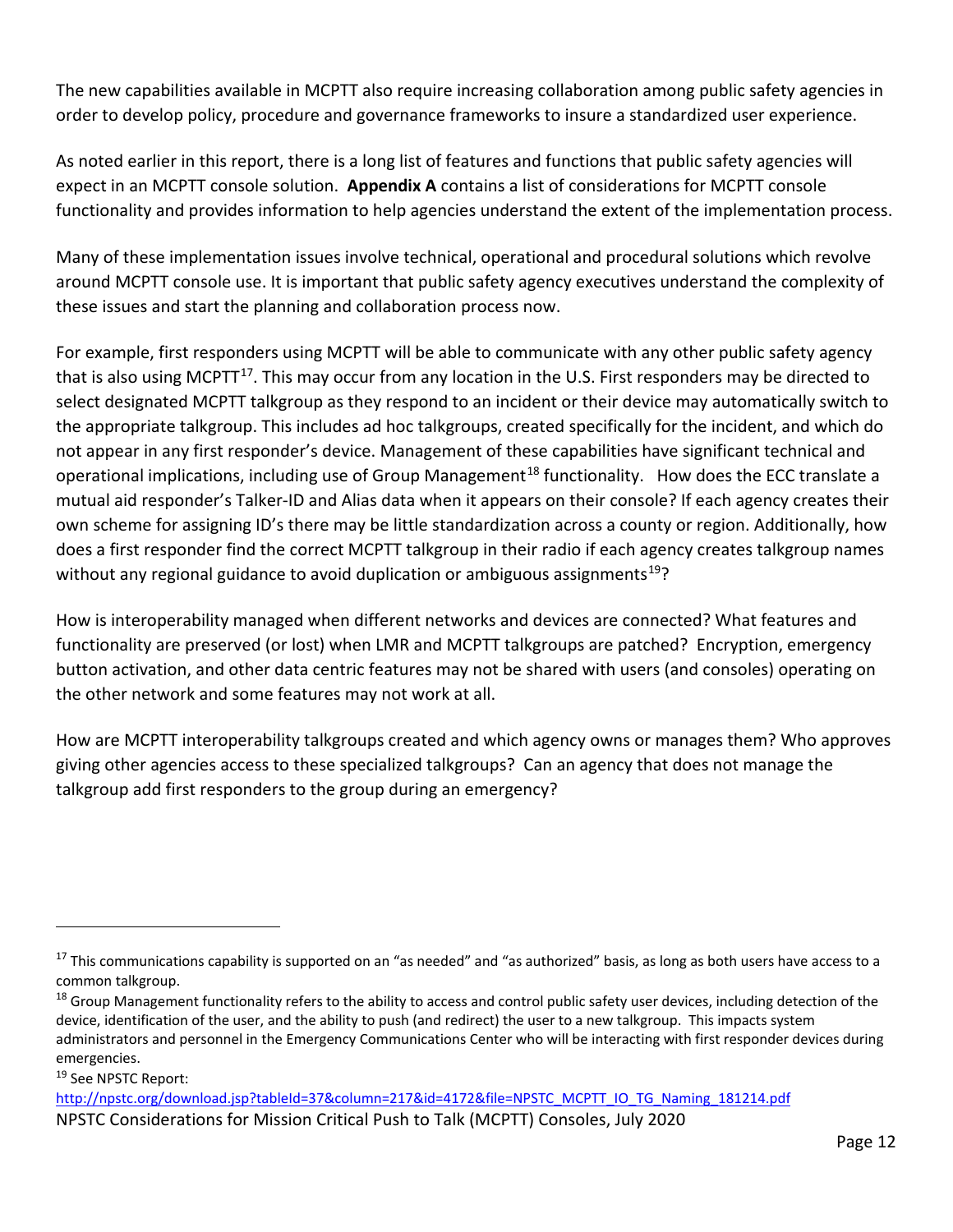3GPP standards support the use of encryption within MCPTT, as well as other types of Mission Critical Service (MCX) offerings. Console solutions will need to integrate with the encryption system, as they do today with LMR.

There are also additional complexities when managing encrypted communications on a shared talkgroup that includes both LMR and MCPTT users (see next section).

### <span id="page-14-0"></span>**7. MCPTT Consoles: Technical Issues**

In the standards community, it is generally felt that the 3GPP MCX standards accommodate the requirements necessary to support consoles and provide for communications center integration via the use of UE/Client interfaces. However, it is also recognized that availability and usability of any console feature is very dependent on its technical design and implementation which can vary across the entire set of vendors needed to support a console solution.

The TETRA Critical Communications Association (TCCA) is developing a console implementation guide<sup>[20](#page-14-1)</sup> that is designed to assist all stakeholders in maximizing system capabilities to meet the needs of public safety agencies. An important element will be educating vendors about the differences in approach to MCPTT systems and interfaces and the resulting impact on console functionality.

MCPTT consoles may connect to MCPTT systems in several ways including those supported by 3GPP MCX UE open standard interfaces<sup>[21](#page-14-2)</sup> or APIs:

- a) Consoles can be connected to MCPTT in the same way a first responder's UE connects. MCPTT views the console as a UE with additional permissions and authority. The connection to MCPTT can use any 3GPP supported access (e.g. 4G/5G) or non-3GPP access (e.g. wireline, Wi-Fi)
- b) Consoles can be connected to an MCPTT server dedicated to the console subsystem. This server is part of the same MCPTT system as other MCPTT servers and connects to these systems using the 3GPP standardized MCPTT-3 interface.
- c) Consoles may also be connected to a partner MCPTT system that interfaces to other MCPTT systems using the 3GPP standardized MCPTT-3 interface. Note that in this case the console resides in a different trust domain which has implications for permissions and authorizations within the interconnected MCPTT systems.

Each of these approaches has technical advantages and disadvantages as well as business case, console capability, and performance tradeoffs.

<span id="page-14-1"></span><sup>&</sup>lt;sup>20</sup> NSPTC plans to support this effort with the TCCA.

<span id="page-14-2"></span><sup>&</sup>lt;sup>21</sup> These include interfaces designated by 3GPP as: MCPTT 1,4, and 7 and CSC 1,2,4,8, and 14.

NPSTC Considerations for Mission Critical Push to Talk (MCPTT) Consoles, July 2020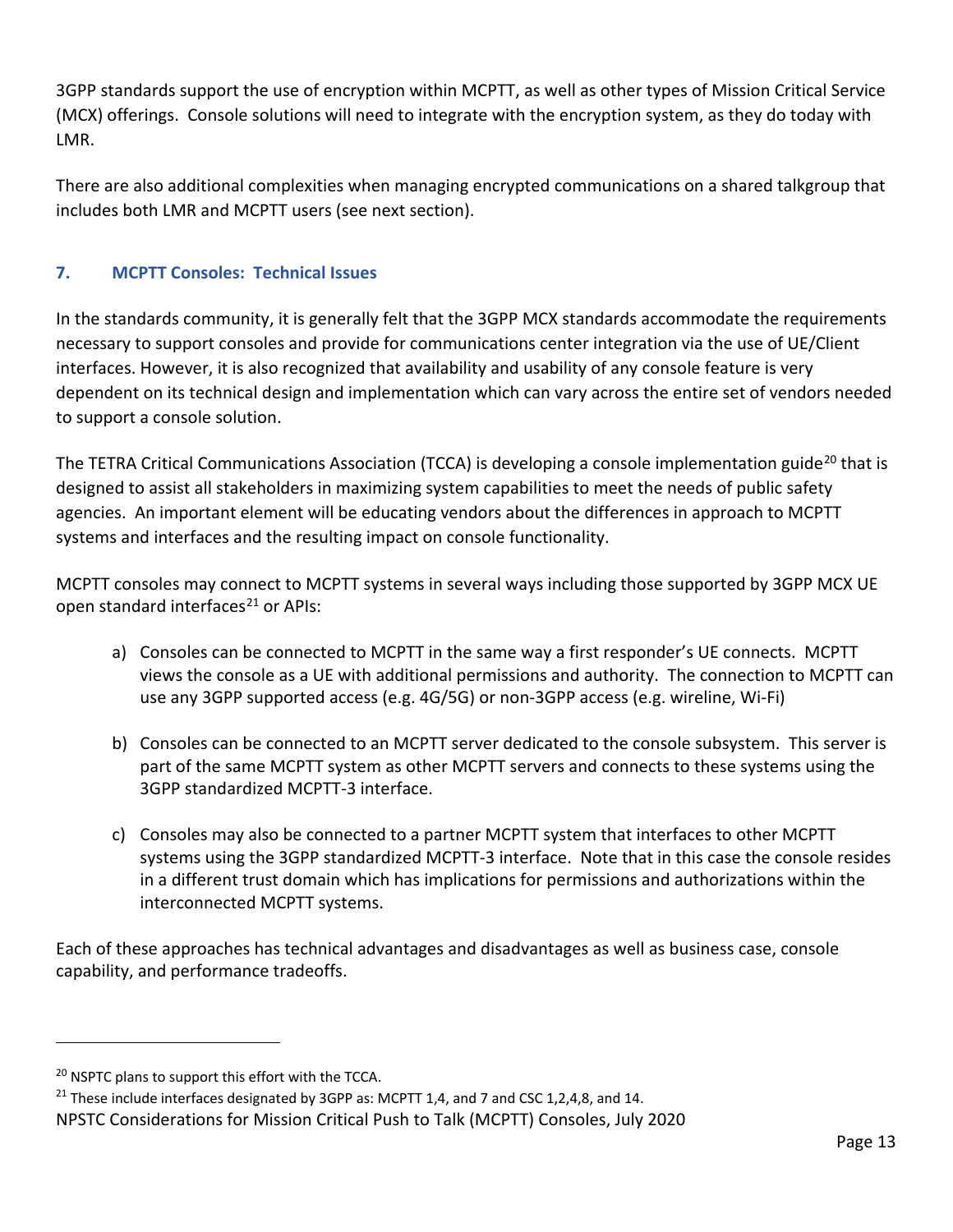- 1. The use of MCX UE/Client interfaces likely will be universally available as a console interface, but they may pose limitations, especially those created using earlier versions of the 3GPP standard. A third-party API solution can simplify efforts to implement complex UE/Client interfaces and may increase the pool of potential console vendors. These API's may be very expensive to license for console use, which could increase the eventual cost of an MCPTT Console. Depending on their design, APIs may have limitations on which elements of console functionality are available and they may inject an additional point of failure or latency.
- 2. A console solution that is fully integrated with the MCPTT Application Server should provide maximum functionality, but this solution may only be available from selected vendors operating within the carrier's MCPTT ecosystem. This approach may reduce competition and negatively impact a public safety agency's choice of console vendors. An MCPTT vendor could also offer an API solution to third party console developers, but such an API might be proprietary and subject to licensing fees and restrictions.
- 3. A server-to-server interface, such as MCPTT-3, can offer high functionality, but the interfaces reside inside the carrier's network and may not be available externally due to security concerns and the inherent difficulty in vetting and supporting such solutions.

There are also other ways to connect consoles to MCPTT. These include the use of a proprietary infrastructure-integrated design in which the MCPTT console uses non-3GPP standardized connectivity (e.g. built into the MCPTT Application Server without using any 3GPP designated interface). The 3GPP defined Inter-Working Function (IWF) could also be leveraged to integrate the P25 Console Sub-System Interface (CSSI<sup>22</sup>) in order to provide basic control of MCPTT<sup>23</sup>. The IWF was not designed to support MCPTT console operation but does provide access to certain features and functionality. However, neither of these two approaches have been endorsed or recommended by 3GPP.

Several differences in the technical approach were discussed which revolved around implementation of the UE Client design envisioned by 3GPP. It is the intent of this report to highlight that different approaches to the console gateway architecture may be needed to leverage the full capabilities of both MCPTT systems and MCPTT consoles. The diagrams below represent two approaches on how to manage the gateway using either individual connections ("instances") to the MCPTT system (Diagram 7.1) or using a local server to manage multiple connections ("instances") to the MCPTT system (Diagram 7.2). These are presented for discussion purposes only and do not seek to imply a preferred architecture.

<span id="page-15-0"></span> $^{22}$  The 3GPP defined Inter-Working Function (IWF) and ISSI interface could also be leveraged to integrate the P25 Console Sub-System Interface (CSSI).

<span id="page-15-1"></span><sup>&</sup>lt;sup>23</sup> The use of the IWF would introduce complications regarding access to the group database, key management, authorizations/privileges, etc.

NPSTC Considerations for Mission Critical Push to Talk (MCPTT) Consoles, July 2020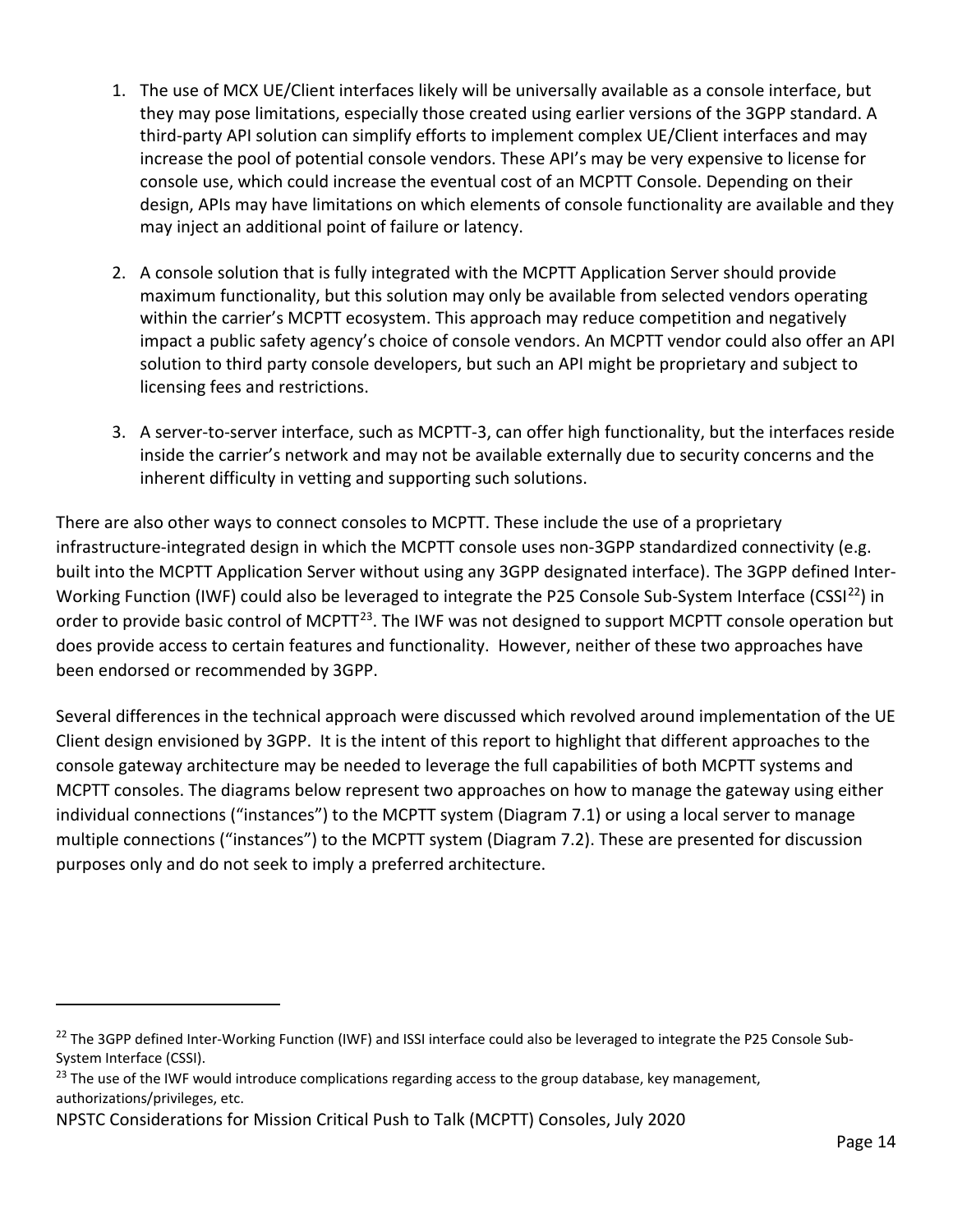

## **Diagram 7.1 Example of 3GPP Console Implementation (UE/Client Architecture)**

Diagram 7.1 illustrates a console connection as envisioned by 3GPP standards leveraging the UE client interface. In this configuration each MCPTT console is running sufficient sessions (e.g. instances of the UE/Client interface) to manage all of the talkgroups that they are managing or monitoring<sup>[24](#page-16-0)</sup>.

<span id="page-16-0"></span><sup>&</sup>lt;sup>24</sup> A single session or "instance" of a UE/Client interface can typically monitor multiple talkgroups simultaneously, although the console may only be able to transmit on one of the talkgroups at a time).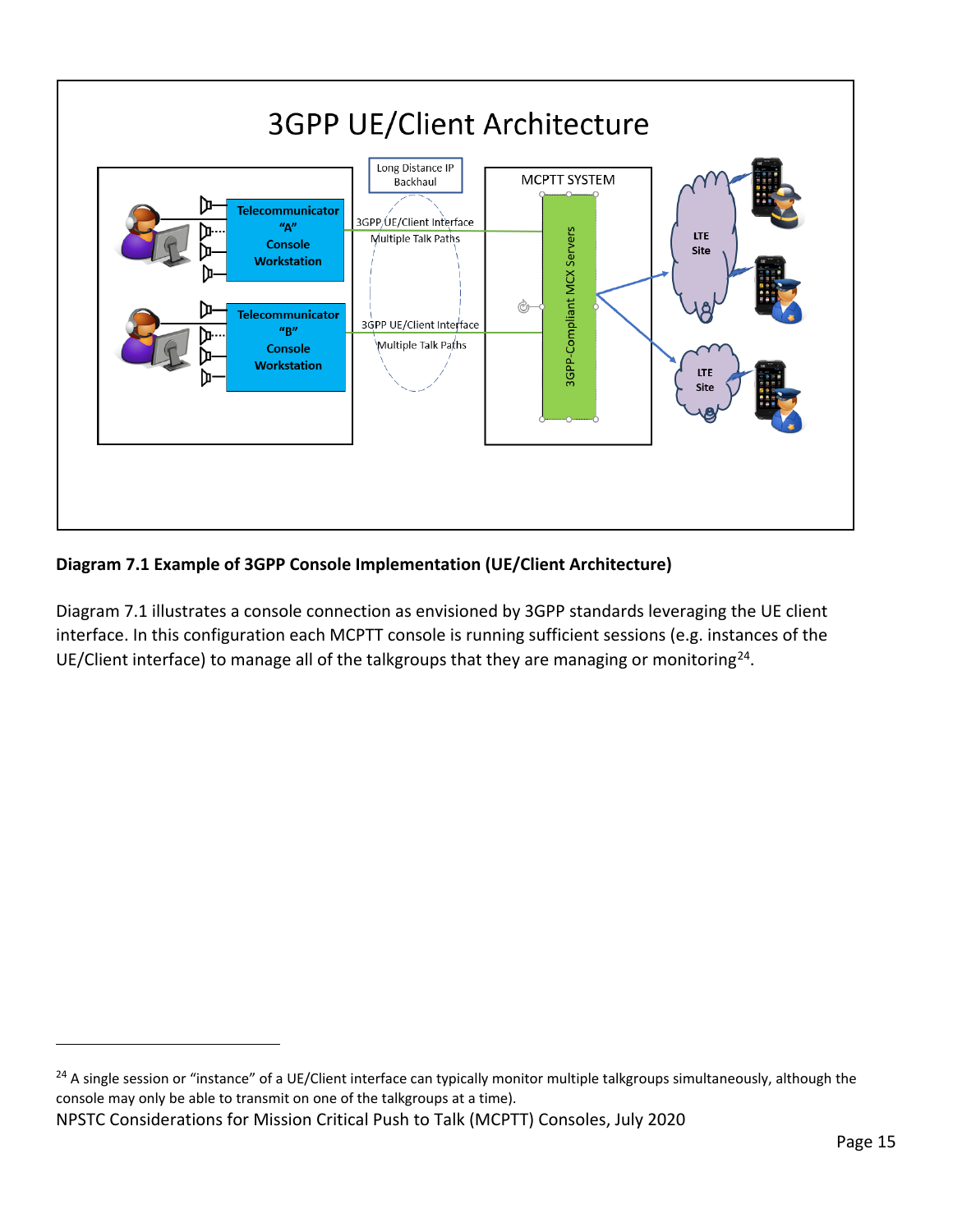

### **Diagram 7.2 Example of 3GPP Console Implementation (Shared Resource Architecture)**

Diagram 7.2 illustrates another way of connection while still using 3GPP standards. This configuration allows the MCPTT console to share access and control with a group of UE/Client sessions ("instances") and the associated talkgroups that are established and maintained within the MCPTT console architecture. This approach mimics the way that some console systems connect to LMR networks. This approach may reduce bandwidth requirements.

Industry providers of MCPTT systems and MCPTT consoles should assess how any given architecture may support (or hinder) various capabilities that are needed by public safety and which are present in LMR consoles today<sup>[25](#page-17-0)</sup>. Industry providers are encouraged to review the list of operational scenarios in Section 4, which illustrate the potential complexity of the architecture.

A small set of console functions was identified to help better focus the discussion of the two diagrams. Each function listed below would be performed by Telecommunicator "A" in Diagram 7.1 or 7.2.

- 1. Select a primary talkgroup to communicate with assigned units
- 2. Monitor the audio of several other talkgroups with the ability to individually control the volume level of each monitored talkgroup.
- 3. Communicate with units and telecommunicators who are connected in a patch that was set up by Telecommunicator "B".

<span id="page-17-0"></span>NPSTC Considerations for Mission Critical Push to Talk (MCPTT) Consoles, July 2020 <sup>25</sup> MCPTT consoles must also support a wide range of additional features and capabilities beyond those in LMR consoles.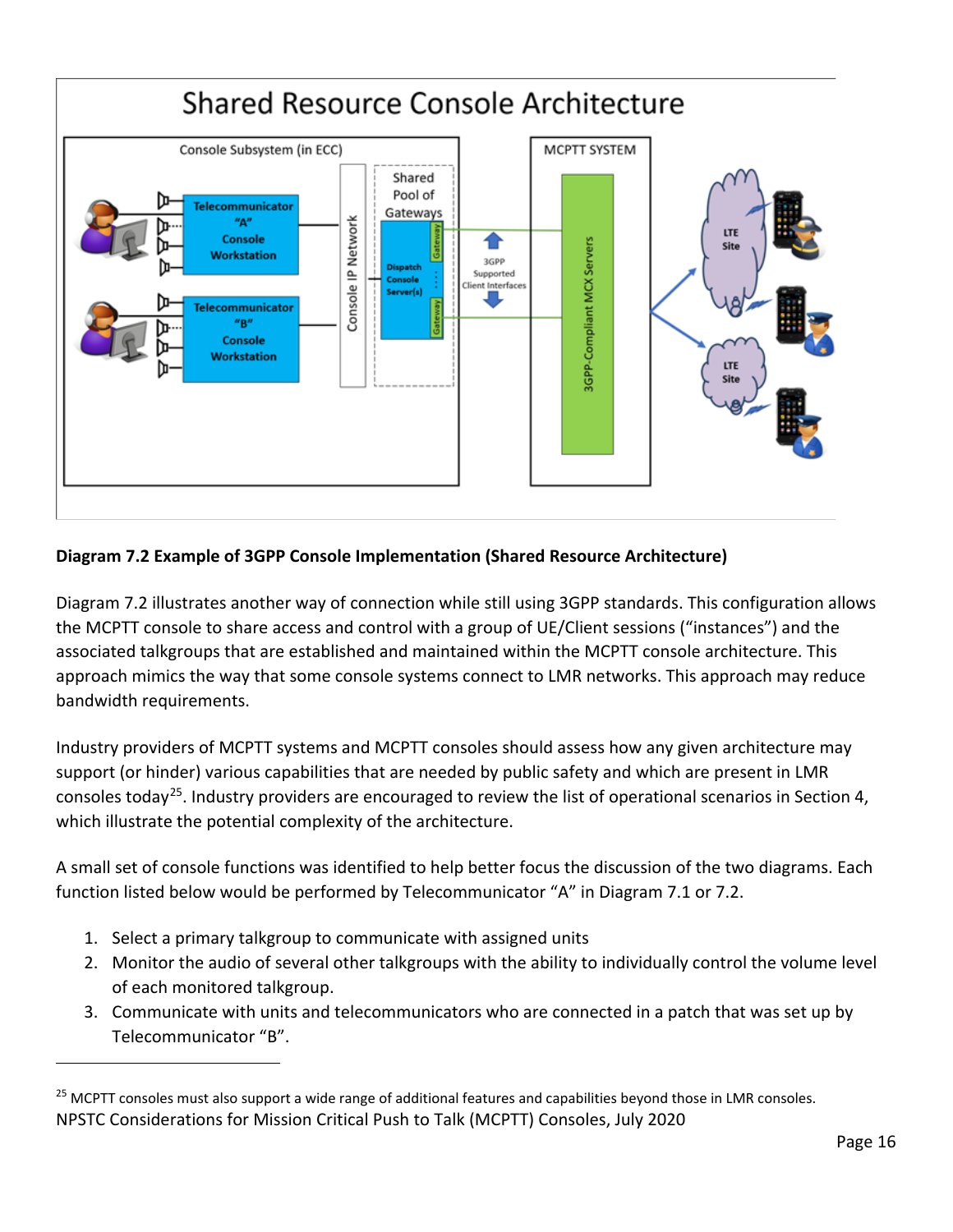- 4. Select and manage a second primary talkgroup (in order to cover for Telecommunicator "B" who is going on break and leaving their console). This involves monitoring and transmitting on the second talkgroup as well as using other functionality, including patching (see #5 below).
- 5. Disconnect the patch created by Telecommunicator "B" at the completion of the incident for which it was created.
- 6. Monitor the audio of some talkgroups that may also be monitored by Telecommunicator "B", including the transmissions of Telecommunicator "B" on those shared talkgroups.
- 7. Transmit to multiple talkgroups on a momentary basis, without previously creating a supergroup containing those talkgroups.

The discussion of the two approaches described in Diagram 7.1 and 7.2 revealed a number of issues, many of which require additional review by the affected industry providers.

### Console MCX Client Instances

In Diagram 7.1, each console has dedicated instances of MCX Clients in order to manage and monitor a set of talkgroups. That approach may cause unintentional negative consequences when operationalized. In Diagram 7.2 the MCPTT console ecosystem aggregates multiple instances of MCX Clients to be shared with a set of console users. In that model, each MCX Client (e.g. talkgroup) may be shared by multiple console users. Both approaches should be examined to determine how they scale to support consoles that need to share management of 100 (or more) talkgroups.

#### Cost and Bandwidth Considerations

Public safety agencies need cost effective solutions and there is an expense associated with each instance of an MCPTT interface connected to their console system. The architecture in Diagram 7.1 may better support agencies with a small number of dispatch positions and/or a small number of talkgroups due to the limited number of interfaces that would be required and avoiding the cost of server infrastructure. The architecture in Diagram 7.2 consolidates the interfaces and allows them to be shared by multiple consoles. This solution may be advantageous to larger agencies due to a lower cost based on the reduction of interfaces that are needed (as compared to Diagram 7.1). Additionally, in situations where multiple telecommunicators are monitoring the same talk groups, the architecture of Diagram 7.2 may reduce the total bandwidth needed to support backhaul from the MCPTT carrier.

#### Console MCX Gateway Registration

In Diagram 7.1, the telecommunicator may log into the MCPTT UE client to perform registration with the MCPTT system. In Diagram 7.2, the Console Subsystem is managing the gateway on behalf of multiple dispatchers. That architecture may require a different registration process since the instance is being created for shared use and not on behalf of a single user.

#### Console MCX Gateway User Talker-ID

In Diagram 7.1, the Talker-ID displayed when the telecommunicator transmits may be based on their sign-on credentials which initiated registration. This supports the agency preferred display of the ID, whether it be the

NPSTC Considerations for Mission Critical Push to Talk (MCPTT) Consoles, July 2020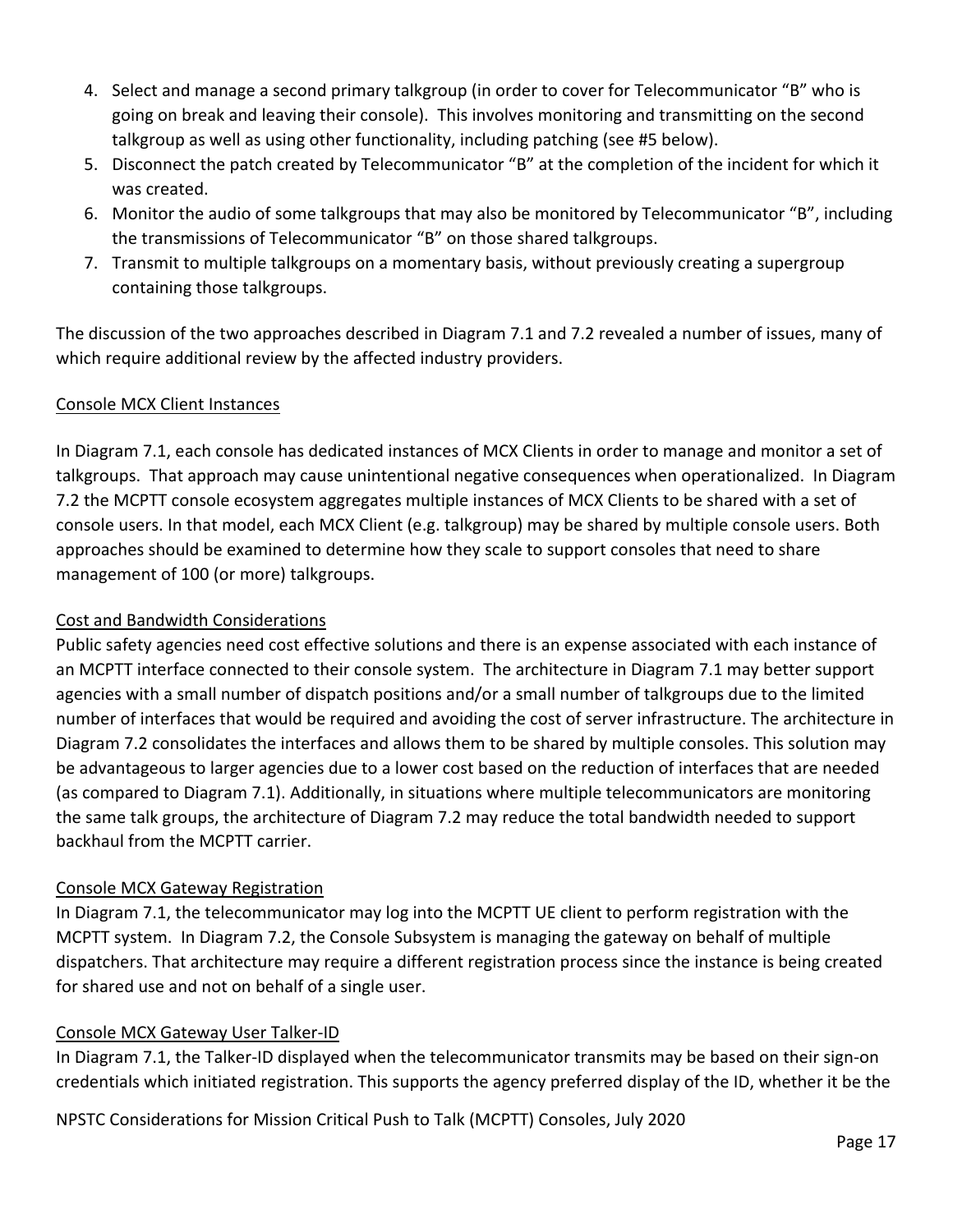individual telecommunicator (e.g., "Sue Smith") or the functional name of the console that they are using (e.g., "Dispatch North"). In Diagram 7.2, it is unclear what Talker-ID would be displayed when more than one console position may be transmitting on that talkgroup through the shared UE instance. NPSTC published a report that was devoted to Talkgroup and User ID recommendations<sup>26</sup>.

### Receive and Transmit Echo

In the communications center, there are often multiple telecommunicators in close proximity and those adjacent personnel may be monitoring the same talk groups. Telecommunicator "A" and Telecommunicator "B" may be monitoring the same incoming transmission. If the audio arrives at the two consoles at different times, it can produce an echo which can hinder both telecommunicator's ability to clearly understand the message. Also, when Telecommunicator "A" transmits on a talkgroup monitored by Telecommunicator "B", both may be hindered by the resulting echo. Management of parallel audio arrival and smart cross-console muting may be required. The architecture in Diagram 7.2 may better support those capabilities.

### Receive Audio Stream Distribution

3GPP standards allow a UE/Client interface to simultaneously receive the audio of multiple talkgroups. This capability takes on greater importance inside the ECC and distribution of multiple audio streams to console users must be carefully managed. It is important to know that audio from a single talkgroup may be monitored by multiple console users, and each user may be monitoring a dozen or more talk groups. LMR Console workstations typically have a multitude of audio destinations (e.g. talkgroup audio may be going to a headset as well as to selected and unselected speakers). While legacy LMR consoles typically sum the audio of all nonprimary (selected) talkgroups to a common speaker, newer designs may provide an enhanced capability with individual speakers spaced around the telecommunicator so as to better perceive aural separation. Audio destinations may be assigned for the traffic of one fixed talk group while others may be flexibly assigned by the user as needed. This capability would require that each provided audio stream contain the audio of a single talkgroup. While 3GPP standards do not call for summing of audio streams, some MCPTT implementations create summed audio streams in which individual talkgroup audio cannot be extracted.

#### Multiple Transmissions from One Dispatcher

Telecommunicator "A" may need to transmit to multiple MCPTT talk groups simultaneously without using a previously creating supergroup. The solution in Diagram 7.1 would require an interface capable of supporting multiple simultaneous outgoing transmissions.

### Talkgroup Visualization & Access

MCPTT consoles will allow personnel in the ECC to access a large number of talkgroups across multiple agencies, including those which are outside of traditional radio coverage. Some of these talkgroups may only be used for specialty purposes, including interoperability and tactical operations. If bandwidth becomes a

- [http://npstc.org/download.jsp?tableId=37&column=217&id=4169&file=NPSTC\\_MCPTT\\_UserID\\_181109.pdf](http://npstc.org/download.jsp?tableId=37&column=217&id=4169&file=NPSTC_MCPTT_UserID_181109.pdf) <sup>26</sup>NPSTC Report on MCPTT Talkgroup Naming:
- NPSTC Considerations for Mission Critical Push to Talk (MCPTT) Consoles, July 2020 [http://npstc.org/download.jsp?tableId=37&column=217&id=4172&file=NPSTC\\_MCPTT\\_IO\\_TG\\_Naming\\_181214.pdf](http://npstc.org/download.jsp?tableId=37&column=217&id=4172&file=NPSTC_MCPTT_IO_TG_Naming_181214.pdf)

<span id="page-19-0"></span><sup>&</sup>lt;sup>26</sup> NPSTC Report on MCPTT User-ID/Talker-ID: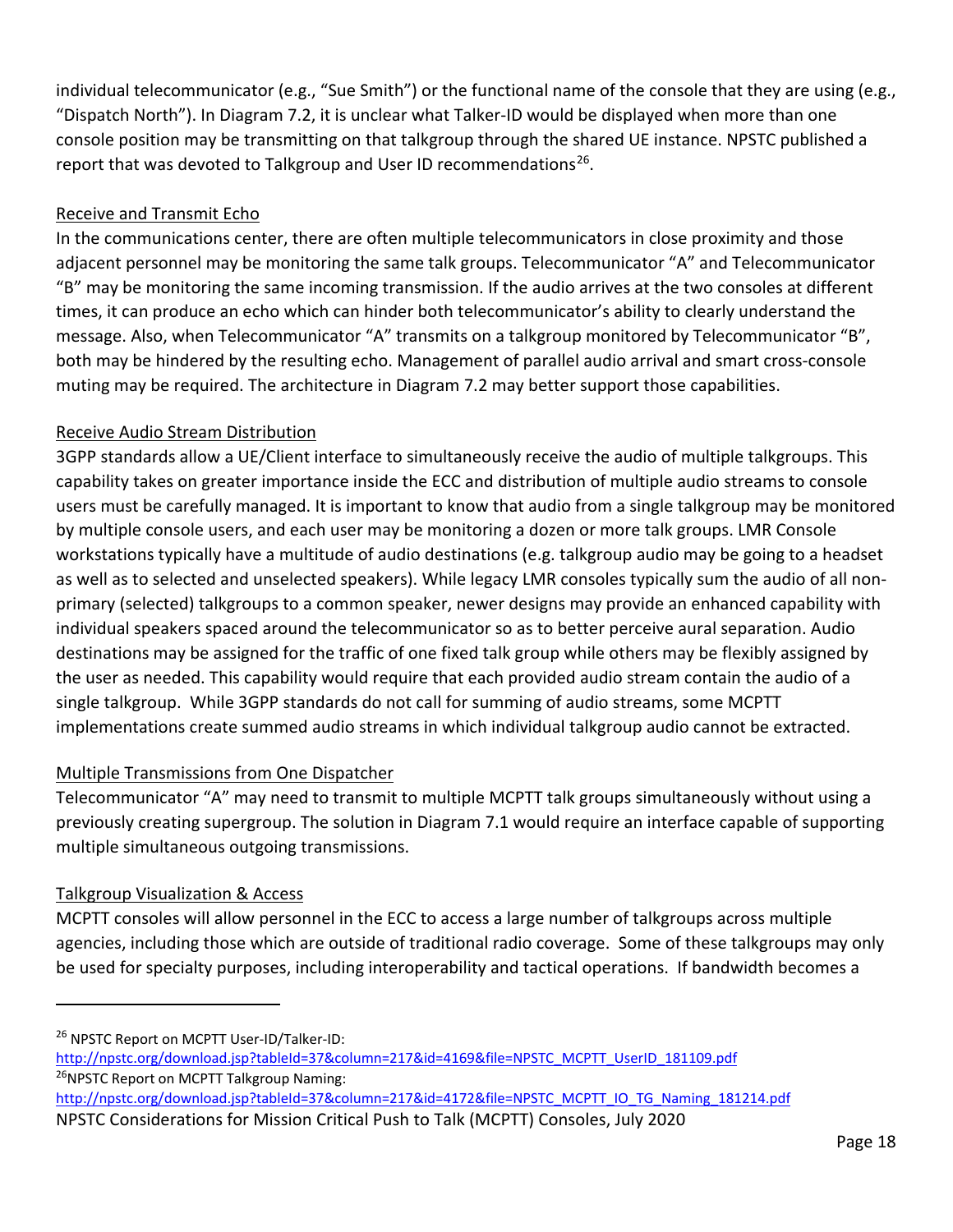limiting factor, public safety agencies may desire a console feature<sup>[27](#page-20-1)</sup> that would allow designated talkgroups to be "display only" (e.g., not receiving audio streams unless the talkgroup was selected, but still seeing data associated with talkgroup users). The audio stream may automatically start if an emergency condition occurred (e.g., a field unit activates their Emergency Button). First responders may also be able to mute their user devices (or specific talkgroups). The MCPTT console should have a way to visualize this status along with alternate methods of reaching the first responder.

It is hoped that later generations of MCPTT consoles will incorporate an enhanced feature set based on evolving standards and changing public safety expectations driven by field experience.

## <span id="page-20-0"></span>**8. Interoperability Considerations: MCPTT and LMR Consoles**

In order to facilitate interoperability between MCPTT and LMR consoles, a certain minimum set of features are required. Encryption and Patching were two of the most significant issues identified by the Working Group during this discussion.

## **Encryption[28](#page-20-2)**

There are significant differences in the way LMR and MCPTT manage encryption and there are several ways in which cross network encryption can be implemented. In general, there are transcoded solutions and End-To-End (E2E) solutions. Transcoded solutions maintain the individual LMR and MCPTT encryption protocols and perform a decode/recode at the border of the two networks. E2E encryption solutions maintain the same encryption protocol between all users.

Distribution of a new P25 encryption key (rekeying) remains a significant challenge for radio systems and consoles, both in manual processes and proprietary automatic processes. This issue will also impact encrypted communications occurring on shared talkgroups that include LMR and MCPTT users.

Standards work is ongoing to examine the best way to implement cross network encryption and there are many operational and technical considerations to be addressed. The impact on console functionality should remain a key area of focus in these deliberations.

<span id="page-20-2"></span><span id="page-20-1"></span><sup>&</sup>lt;sup>27</sup> This feature was discussed by the U.K. Home Office regarding implementation of their Emergency Services Network (ESN). <sup>28</sup> Encryption is discussed more thoroughly in the NPSTC LMR LTE Report:

NPSTC Considerations for Mission Critical Push to Talk (MCPTT) Consoles, July 2020 [http://npstc.org/download.jsp?tableId=37&column=217&id=4031&file=NPSTC\\_Public\\_Safety\\_LMR\\_LTE\\_IO\\_Report\\_20180108.pdf](http://npstc.org/download.jsp?tableId=37&column=217&id=4031&file=NPSTC_Public_Safety_LMR_LTE_IO_Report_20180108.pdf)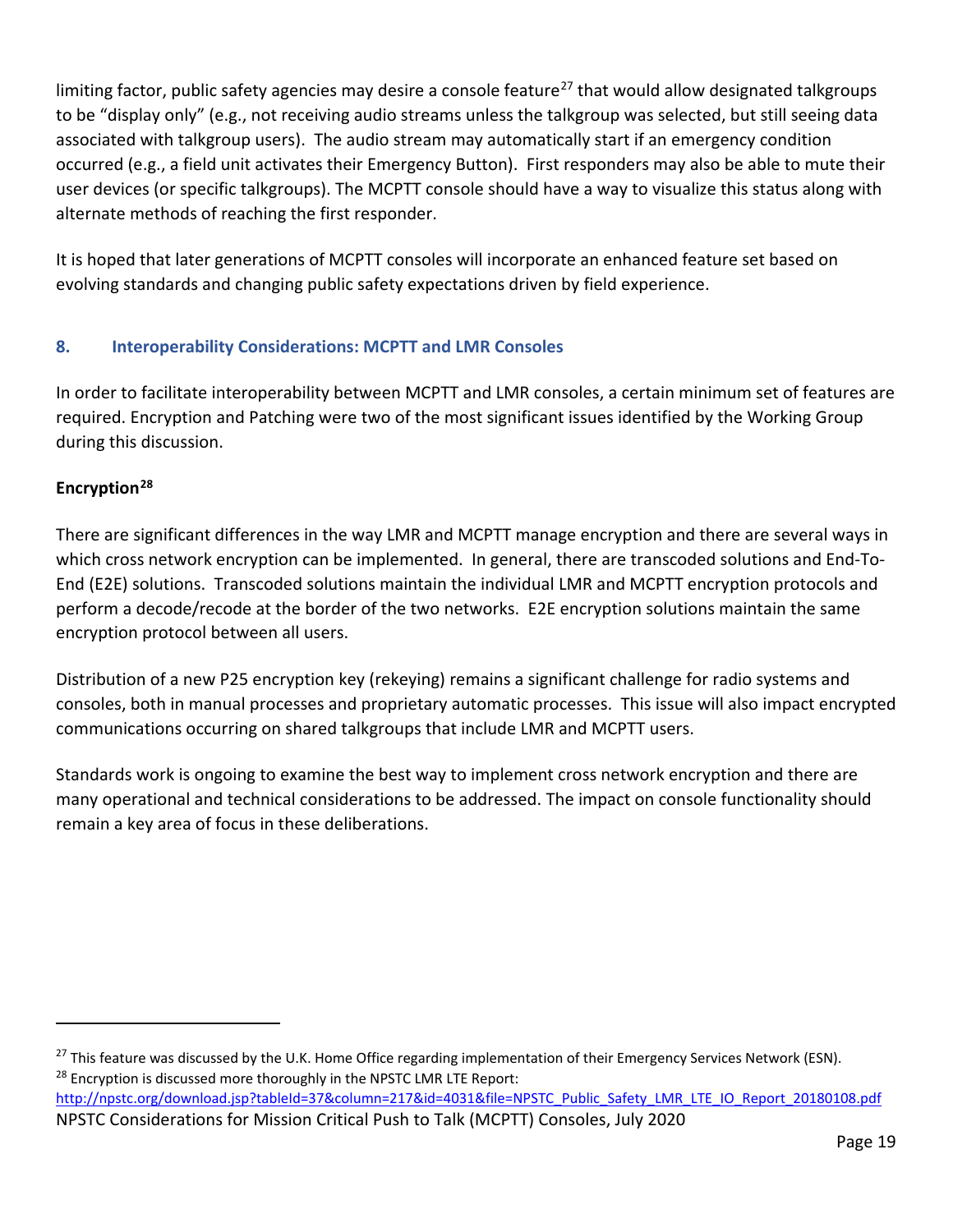#### **Patching**

Next Generation consoles must support the ability to interconnect talkgroups and channels from different networks, commonly called "patching". There are many differences between LMR and MCPTT in the way talkgroups are established and managed which will impact patching. The ability (or inability) to interconnect users of different systems will be dependent on the type of solution(s) implemented by the local public safety agency. There are several ways to patch systems, including basic solutions that only pass audio and do not support the exchange of Unit ID/Talker-ID, Emergency Button activation, location data, etc. Shared (interworked) LMR-MCPTT talkgroups can be created as a part of a standardized local or regional interoperability approach. In other circumstances, the ECC may create an ad hoc patch to merge LMR and MCPTT talkgroups during response to an incident.

ECC personnel will need the ability to create, manage and cancel patches. At a minimum, the patching capabilities should mirror those available today on LMR consoles. For example, a telecommunicator at Console A should be able to create a patch that can be accessed, modified and canceled by a telecommunicator at Console B.

#### <span id="page-21-0"></span>**9. Summary**

Several themes were identified during the Working Group deliberations that are noted below.

**MCPTT represents a huge shift in thinking for public safety agencies,** in that operations and infrastructure are moving from a locally controlled LMR radio network to a nationwide, centralized communications network. This will impact how public safety agencies approach policy, procedure, and implementation while also giving first responders new capabilities and improving interoperability.

**While the first version of MCPTT is being rolled out now, public safety agencies should understand that fully functional consoles and interfaces to LMR will not be available early on**. Fully developed consoles and LMR inter-working with MCPTT are essential elements before a public safety agency can "operationalize" MCPTT. There are also competing approaches to console design that involve either modification to existing LMR console system to support MCPTT and LMR simultaneously or the creation of an entirely brand-new console system and architecture for MCPTT.

**MCPTT continues to evolve as 3GPP standards are refined and improved**, as industry develops first- and second-generation solutions, and as public safety gains experience with MCPTT capabilities and features. This includes the introduction of data and video into the MCPTT solution. Public safety agencies should have patience and expect MCPTT to get better with time. MCPTT console development will likely follow this same course. It is important that all stakeholders participate in the 3GPP standards setting process. In addition, changes occurring in 3GPP need to ripple into the appropriate P25 standards, including needed revisions to ISSI and CSSI interfaces.

**As with all standards, there can be ambiguity** in the interpretation of 3GPP MCPTT standards which may lead to a lack of interoperability between vendors, which can be problematic for MCPTT console providers and

NPSTC Considerations for Mission Critical Push to Talk (MCPTT) Consoles, July 2020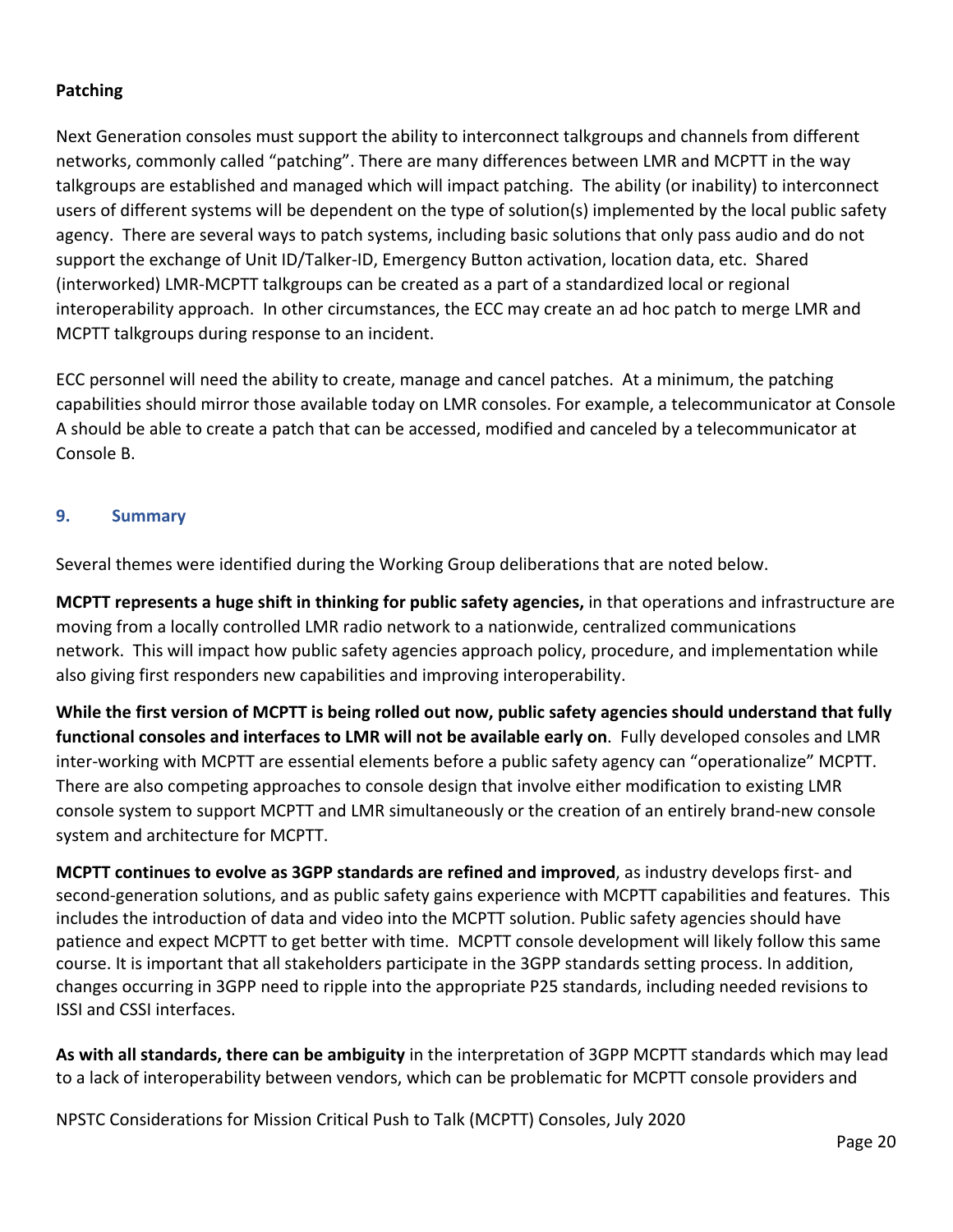public safety agencies. The FirstNet Authority and FirstNet AT&T each have existing processes for review and approval of devices and applications operating on the network, but the **specific testing requirements for console solutions are unknown at this time.** 

**There is a need for fully functional interoperability solutions** that will allow MCPTT consoles to communicate with any entity involved in an emergency response. Section 4 of this report highlights a number of different operational scenarios in which public safety consoles must connect to disparate networks. Ideally, all carriers, vendors and stakeholders would support MCPTT interoperability, as described in 3GPP standards, to promote the needs of public safety communications regardless of the network, device, or application used.

**Console and API vendors should use open standards** to implement their solutions, which will allow for easier cross vendor implementation while ensuring maximum flexibility. All stakeholders should participate in the European Telecommunications Standards Institute (ETSI) plug-tests which seek to validate interoperability and standards compliance.

Because MCPTT console development is in its early stages, **there is concern about the viability of a multivendor marketplace** for these services. While single vendor environments were common in radio system acquisition prior to adoption of the P25 LMR digital radio standard, public safety agencies today typically avoid single vendor environments. Solutions which are fully standards-based will allow agencies to mix and match the various components of their MCPTT ecosystem. 3GPP standards were specifically designed to support a mixed vendor environment.

**End users should mandate open standards to promote both interoperability** and the health of the MCPTT ecosystem. Public safety agencies are encouraged to advocate for their needs at the time of standards development as well as during the procurement process.

Finally, public safety agencies have had limited exposure to MCPTT and no experience with MCPTT console implementation. This creates an environment where first responders have more questions than there are available answers. The issues noted in this report are not meant to represent deficiencies in how MCPTT consoles will operate but are instead designed to highlight important features and functionality.

NPSTC has published three reports which provide expanded context regarding the implementation and operationalization of MCPTT and MCPTT consoles:

- 1. NPSTC Report<sup>[29](#page-22-0)</sup> on MCPTT User ID's and implications for display at the Console.
- 2. NPSTC Report<sup>[30](#page-22-1)</sup> on MCPTT Talkgroup naming and interoperability

<span id="page-22-1"></span><span id="page-22-0"></span><sup>&</sup>lt;sup>29</sup> [http://npstc.org/download.jsp?tableId=37&column=217&id=4169&file=NPSTC\\_MCPTT\\_UserID\\_181109.pdf](http://npstc.org/download.jsp?tableId=37&column=217&id=4169&file=NPSTC_MCPTT_UserID_181109.pdf) 3[0http://npstc.org/download.jsp?tableId=37&column=217&id=4172&file=NPSTC\\_MCPTT\\_IO\\_TG\\_Naming\\_181214.pdf](http://npstc.org/download.jsp?tableId=37&column=217&id=4172&file=NPSTC_MCPTT_IO_TG_Naming_181214.pdf)

NPSTC Considerations for Mission Critical Push to Talk (MCPTT) Consoles, July 2020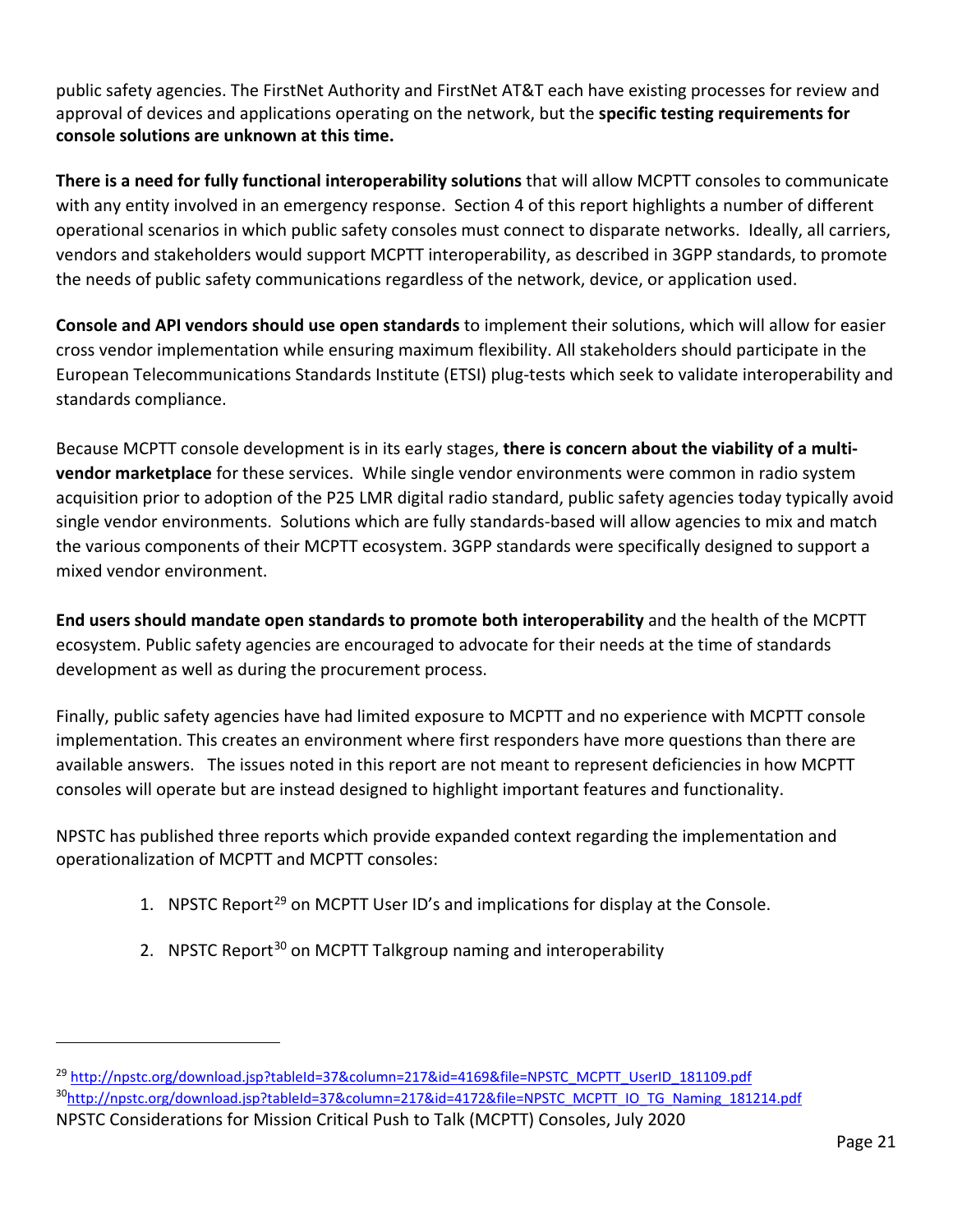3. NPSTC Report on Public Safety Land Mobile Radio (LMR) Interoperability with LTE Mission Critical Push to Talk<sup>[31](#page-23-0)</sup>

DHS has also published two reports<sup>[32](#page-23-1)</sup> on MCPTT and interworking between LTE and LMR. Those reports examined the feasibility of developing a standards-based interworking solution that would enable communications between Land Mobile Radio (LMR) and Long Term Evolution (LTE) systems; and communications between different LMR systems.

Public Safety agencies should continue to monitor the implementation of MCPTT to gather best practices while also watching the development of MCPTT console solutions. Public Safety associations and organizations should continue to advocate for the inclusion of required features and capabilities to support mission critical operations.

NPSTC wishes to thank all the members of the LMR LTE Integration and Interoperability Working Group for their hard work in the development of this report. Members of the public safety community contributed extensively to this report including first responders and representatives of industry and academia.

<span id="page-23-1"></span><span id="page-23-0"></span><sup>3</sup>[1http://npstc.org/download.jsp?tableId=37&column=217&id=4031&file=NPSTC\\_Public\\_Safety\\_LMR\\_LTE\\_IO\\_Report\\_20180108.pdf](http://npstc.org/download.jsp?tableId=37&column=217&id=4031&file=NPSTC_Public_Safety_LMR_LTE_IO_Report_20180108.pdf) <sup>32</sup> <https://www.dhs.gov/publication/st-interworking-mission-critical-push-talk-between-lte-and-lmr-report>

NPSTC Considerations for Mission Critical Push to Talk (MCPTT) Consoles, July 2020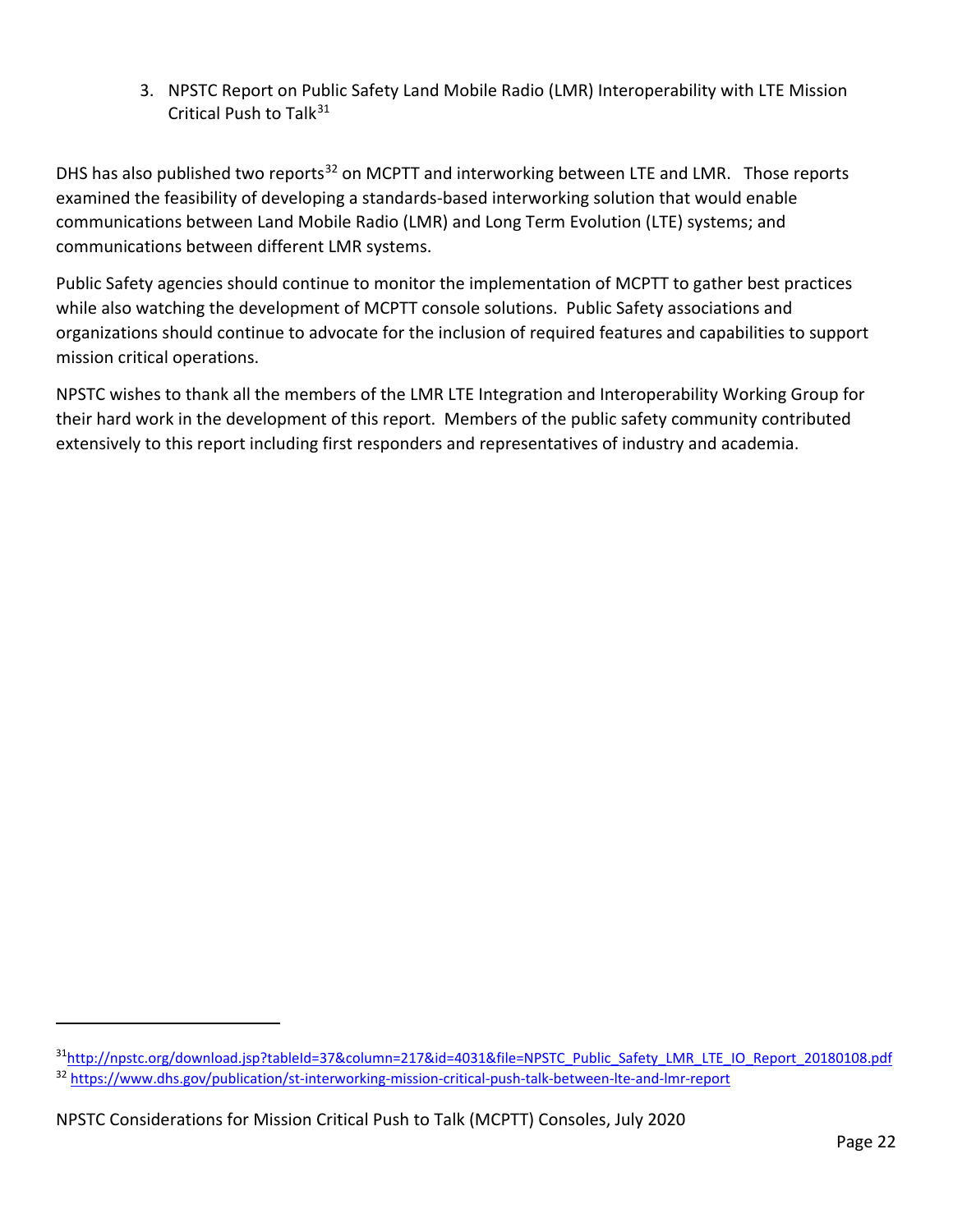#### <span id="page-24-0"></span>**Appendix A: MCPTT Console Functionality Discussion List**

During many months of discussion, the Working Group identified features and issues that should be addressed by MCPTT console manufacturers. While many of these items reflect existing LMR console functionality, there are also issues in how new MCPTT features will be implemented as well as identification of proposed new capabilities. This list was designed based on discussions in the Working Group is not meant to be indicative of all functions and features.

#### MCPTT Console Functionality:

- Workflow issues, including those created at the start and end of shift, and when communications center personnel "cover" for each other during breaks, and how the workload is dynamically redistributed (and shared) including during major events.
- Patching LMR talk groups to MCPTT talk groups
- Patching LMR talk groups to individual MCPTT Subscriber Units
- Patching individual LMR Subscriber Units to individual MCPTT Subscriber Units
- Patching individual LMR Subscriber Units to individual MCPTT talk groups
- Patching calls between carriers, between different talk groups within the same carrier, and between LMR and LTE.
	- Whose ID to pass during a patch?
	- Who owns the setup and tear-down of a patch?
- Managing Emergency declarations across LMR and MCPTT systems
- Tracking locations of LMR and MCPTT Subscriber Units.
- Understanding the location of field personnel who have multiple devices sending location data.
- Aggregation of location data coming from MCPTT and LMR users to create common situational awareness
- Multiselect (or Simul-Select) LMR talk groups to MCPTT talk groups
- Management of "multi-select transmit" in which an MCPTT console needs to transmit a message over several MCPTT talkgroups at the same time. Does 3GPP require a regrouping of users to a single talkgroup or can it be accomplished in other ways?
- Multi-System Transmit, in which consoles will communicate (transmit) to multiple first responders, who may be operating on different MCPTT talkgroups (or on different MCPTT solutions, or on MCPTT and LMR).
- Management of audio latency issues between adjacent MCPTT consoles in which an MCPTT console dispatcher is transmitting and the dispatcher sitting near them is monitoring the same talkgroup. (e.g., is there an echo effect based on the type of console integration)
- Management of, and display of, the Talker ID<sup>[33](#page-24-1)</sup> on the MCPTT console. 3GPP provides for different ways to identify a user, which may be an individual first responder (e.g., a user) or it may be a functional name (e.g. a console).
- Management of 3GPP standardized console features which may have been implemented in different ways by the various providers (e.g., MCPTT provider, API provider).

<span id="page-24-1"></span><sup>33</sup> NPSTC Report on User ID Management,

NPSTC Considerations for Mission Critical Push to Talk (MCPTT) Consoles, July 2020 [http://npstc.org/download.jsp?tableId=37&column=217&id=4169&file=NPSTC\\_MCPTT\\_UserID\\_181109.pdf](http://npstc.org/download.jsp?tableId=37&column=217&id=4169&file=NPSTC_MCPTT_UserID_181109.pdf)